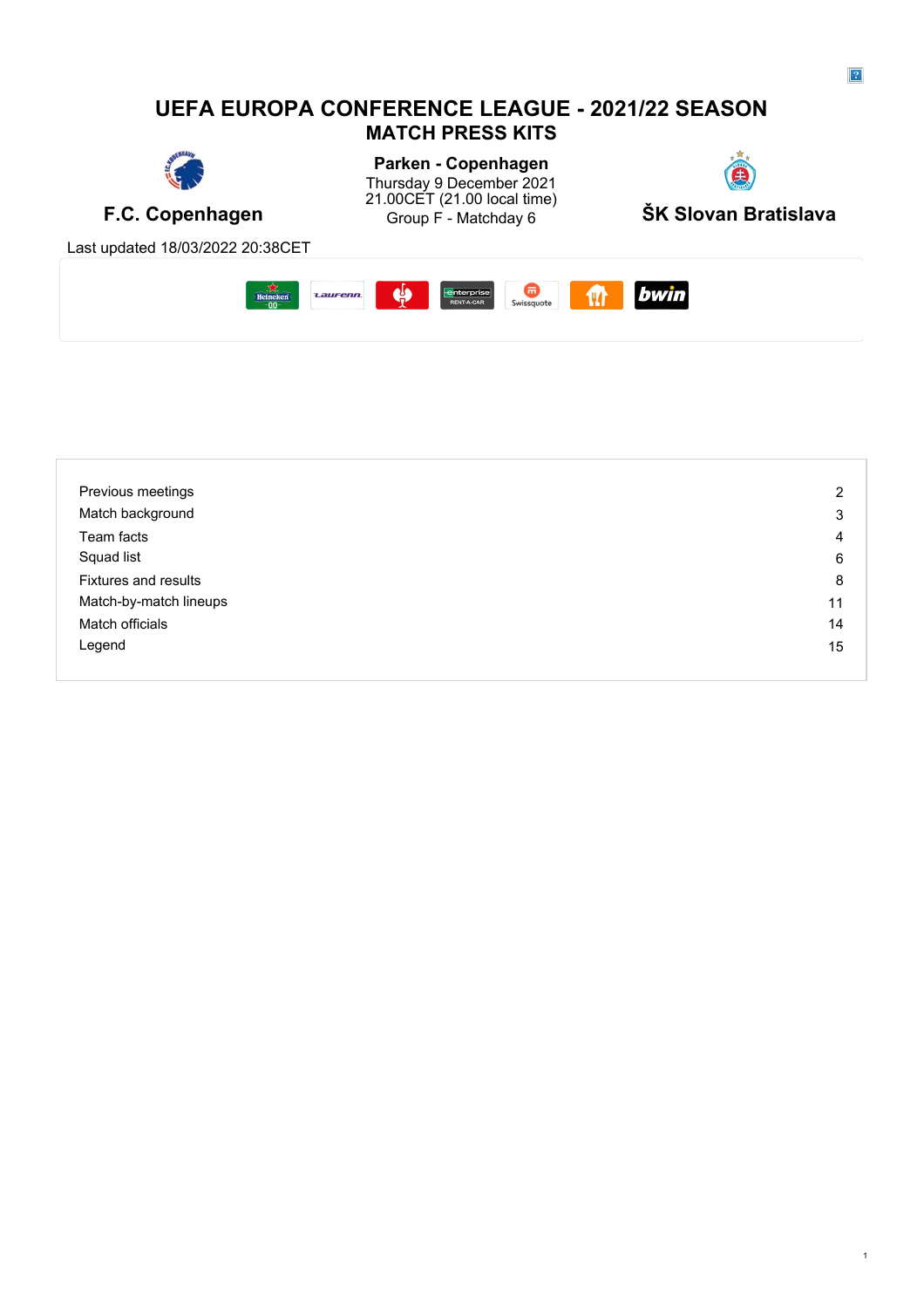# **Previous meetings**

# **Head to Head**

#### **UEFA Europa Conference League**

| <b>Date</b> | <b>Stage</b>         | <b>Match</b>                              | <b>Result</b> | Venue             | <b>Goalscorers</b>                       |
|-------------|----------------------|-------------------------------------------|---------------|-------------------|------------------------------------------|
| 16/09/2021  | grp uecl<br>$-\circ$ | ŠK Slovan Bratislava - F.C.<br>Copenhagen |               | <b>Bratislava</b> | Henty 21; Wind 18, 68<br>(P)<br>Stage 42 |

## **UEFA Cup**

| <b>Date</b> | <b>Stage</b>   | <b>Match</b>                                     | <b>Result</b> | <b>Venue</b>      | <b>Goalscorers</b>                |
|-------------|----------------|--------------------------------------------------|---------------|-------------------|-----------------------------------|
| 27/09/1994  | R <sub>1</sub> | F.C. Copenhagen - SK Slovan<br><b>Bratislava</b> | agg: 1-2      | Copenhagen        | Højer Nielsen 45 (P);<br>Nigro 24 |
| 13/09/1994  | R <sub>1</sub> | ŠK Slovan Bratislava - F.C.<br>Copenhagen        | -0            | <b>Bratislava</b> | Slovák 76                         |

|                                                               | <b>Home</b> |                                                                   | Away |  | Final |  |  | Total |  |  |  |
|---------------------------------------------------------------|-------------|-------------------------------------------------------------------|------|--|-------|--|--|-------|--|--|--|
|                                                               |             | Pid W D L Pid W D L Pid W D L Pid W D L GF GA                     |      |  |       |  |  |       |  |  |  |
| $F.C.$ Copenhagen                                             |             | 0   1   0   2   1   0   1   0   0   0   0   3   1   1   1   4   3 |      |  |       |  |  |       |  |  |  |
| ŠK Slovan Bratislava                                          |             | 2 1 0 1 1 0 1 0 0 0 0 0 3 1 1 1 3 4                               |      |  |       |  |  |       |  |  |  |
| F.C. Copenhagen - Record versus clubs from opponents' country |             |                                                                   |      |  |       |  |  |       |  |  |  |

### **UEFA Champions League**

| <b>Date</b> | <b>Stage</b> | <b>Match</b>                 | <b>Result</b>       | Venue      | <b>Goalscorers</b>                     |
|-------------|--------------|------------------------------|---------------------|------------|----------------------------------------|
| 19/07/2017  | 2QR          | F.C. Copenhagen - MŠK Žilina | $1 - 2$<br>agg: 4-3 | Copenhagen | Verbič 48 (P);<br>Otubanjo 19, Kaša 57 |
| 12/07/2017  | 2QF          | MŠK Žilina - F.C. Copenhagen | 1-3                 | Zilina     | Špalek 39; Pavlović<br>68, 73, 83      |

# **ŠK Slovan Bratislava - Record versus clubs from opponents' country**

## **UEFA Europa League**

| <b>Date</b> | <b>Stage</b> | <b>Match</b>                               | <b>Result</b>       | Venue             | <b>Goalscorers</b>                                    |
|-------------|--------------|--------------------------------------------|---------------------|-------------------|-------------------------------------------------------|
| 20/07/2017  | 2QR          | Lyngby BK - ŠK Slovan<br><b>Bratislava</b> | $2 - 1$<br>agg: 3-1 | ∟yngby            | Rygaard Jensen 19<br>$(P)$ , Ørnskov 30;<br>Oršula 90 |
| 13/07/2017  | 2QR          | ŠK Slovan Bratislava - Lyngby<br><b>BK</b> | $0 - 1$             | <b>Bratislava</b> | Kjær 75                                               |

## **European Champions Clubs' Cup**

| <b>Date</b> | <b>Stage</b>   | <b>Match</b>                                      | <b>Result</b>       | Venue      | <b>Goalscorers</b>                                 |
|-------------|----------------|---------------------------------------------------|---------------------|------------|----------------------------------------------------|
| 30/09/1970  | R <sub>1</sub> | B 1903 København - ŠK Slovan<br><b>Bratislava</b> | $2 - 2$<br>agg: 3-4 | Gentofte   | Thygesen 78 (P),<br>Johansen 90;<br>Čapkovič 9, 57 |
| 16/09/1970  | R <sub>1</sub> | <b>ŠK Slovan Bratislava - B 1903</b><br>København | $2 - 1$             | Bratislava | Čapkovič 36, Zlocha<br>$90$ (P); Johansen 35       |

|                      | Home                                                                                                   |  | Away |  | Final |  |  |  |  | <b>Total</b> |  |  |  |  |  |  |  |
|----------------------|--------------------------------------------------------------------------------------------------------|--|------|--|-------|--|--|--|--|--------------|--|--|--|--|--|--|--|
|                      | $PId \mid W \mid D \mid L \mid PId \mid W \mid D \mid L \mid PId \mid W \mid D \mid L \mid GF \mid GA$ |  |      |  |       |  |  |  |  |              |  |  |  |  |  |  |  |
| F.C. Copenhagen      | 2 0 1 1 3 2 0 1 0 0 0 0 5 2 1 2 8 6                                                                    |  |      |  |       |  |  |  |  |              |  |  |  |  |  |  |  |
| ŠK Slovan Bratislava | 4 2 0 2 3 0 2 1 0 0 0 0 7 2 2 3 8 10                                                                   |  |      |  |       |  |  |  |  |              |  |  |  |  |  |  |  |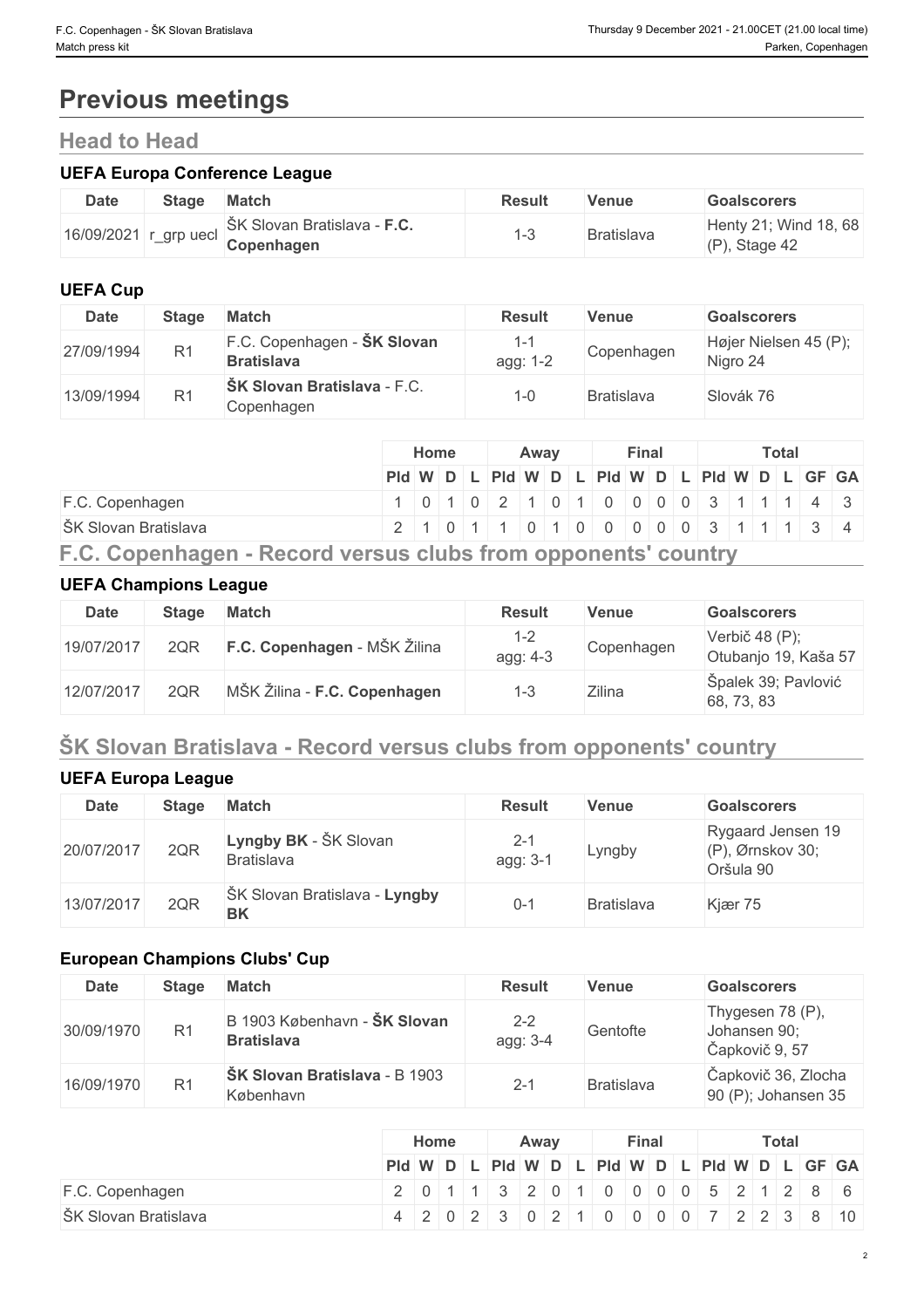# **Match background**

With 12 points in the bag, FC Copenhagen are already confirmed as the winners of UEFA Europa Conference League Group F, but this Matchday 6 encounter in the Danish capital will decide the fate of Slovan Bratislava, who go into the game in second place but under heavy pressure from PAOK.

• C. Copenhagen - SK Slovan Bratislava<br>• Match press kit **Match background**<br>• Match press kit **Match background**<br>• With 12 points in the bag, FC Copenhagen are already confirmed as the winners of UEFA Europa Conference Lea together on eight points, Copenhagen clinched top spot with a 4-0 win in Gibraltar against Lincoln Red Imps, their four scorers – Ísak Bergmann Jóhannesson, Lukas Lerager, William Bøving and Rasmus Højland – all finding the net for the first time in Group F.

• Slovan currently lead PAOK for second place by a single goal on overall goal difference.

#### **Previous meetings**

• Jonas Wind struck twice and Jens Stage once as Copenhagen kicked off the group stage with a 3-1 victory over Slovan in Bratislava on Matchday 1, Ezekiel Henty scoring for the Slovakian champions.

• The one previous contest between the clubs was a UEFA Cup first round tie in 1994/95 that Slovan won 2-1 on aggregate, a 1-0 victory in Bratislava preceding a 1-1 draw in Copenhagen.

• Copenhagen's only other tie against a Slovakian side yielded a 4-3 aggregate win over Žilina in the 2017/18 UEFA Champions League second qualifying round (3-1 a, 1-2 h), while Slovan won their first two UEFA ties against Danish opposition but lost the third, against Lyngby in the second qualifying round of the 2017/18 UEFA Europa League (0-1 h, 1-2 a). Copenhagen have therefore never beaten a Slovakian team at home (D1 L1), while Slovan have yet to win in Denmark (D2 L1). • Copenage 54 stem for the bag Copenage and culture and cup double the second successive Sloves in the Sloves Slovakian league and the second successive Slovakian league and the Sloves Slovakian league and the Slovakian le With It 2 points in the top, RC Copyenhages are showly confirmed as the winney of UEFA Europe Contentral coapter<br>Screen Fundamic Biometer Screen Fundamic Screen Contents (FIFA Champions) and the UEFA Champions (Series Head Orough F. In the Mohlemberta The matter the Department in the Vanish Constitute (UEFA) and Constitute (UEFA) and Constitute (UEFA) and Constitute Constitute of the UEFA Current in the UEFA Current Constitute of the UEFA Cu Shown in Evidebary • Methods on Micharaly 1.5 and the losing side as a Denmark team field on the losing side as a Denmark team for Georgia The Shown in 199465 test Shown in the 1997 and the Copenhagent on the 1997 and the

### **Form guide**

#### **Copenhagen**

• Copenhagen are competing in a 14th UEFA group stage campaign, having missed out last season when they were eliminated in the UEFA Europa League play-offs by Rijeka (0-1 h). They finished third in the Danish Superliga, six points behind champions Brøndby.

• Jess Thorup's side made light work of their three UEFA Europa Conference League qualifying ties, scoring 21 goals in overcoming Torpedo Zhodino (4-1 h, 5-0 a), Lokomotiv Plovdiv (1-1 a, 4-2 h) and Sivasspor (2-1 a, 5-0 h).

• The 2019/20 UEFA Europa League quarter-finalists have won six of their last eight European home games, but lost the most recent, going down 1-2 against PAOK on Matchday 3 – their only dropped points in Group F. This season they have scored 17 goals in five European matches at Parken, conceding six.

#### **Slovan**

2020/21, which counterbalanced eliminations on entry in the qualifying phase of both the UEFA Champions League and UEFA Europa League, to KÍ of the Faroe Islands and KuPS of Finland respectively.

• UEFA Europa League group stage participants three times previously, Slovan are Slovakia's first representatives in the UEFA Europa Conference League proper. The start of their 2021/22 European campaign, under former Slovakia former and Lincoln (4-2) and Olympiacos (2-5) in the latter.

• Slovan's 3-1 win in Gibraltar in August ended their eight-match winless run on the road in UEFA competition (D2 L6). Their repeat victory at the Victoria Stadium on Matchday 4 (4-1) was the club's first away from home in a European group stage, eight of their first ten such fixtures having been lost and the other two drawn, including 1-1 at PAOK on Matchday 2.

#### **Links and trivia**

• Slovan's Jaba Kankava and Guram Kashia are long-standing Georgia national team-mates of Copenhagen defender Davit Khocholava.

Ankersen triumphed 5-1 at Parken in a UEFA EURO 2020 qualifier on 10 June 2019. Kankava captained a Georgia side that also included Kashia.

• Slovan's Serbian winger Aleksandar Čavrić spent most of 2015/16 on loan at Danish Superliga club AGF Aarhus.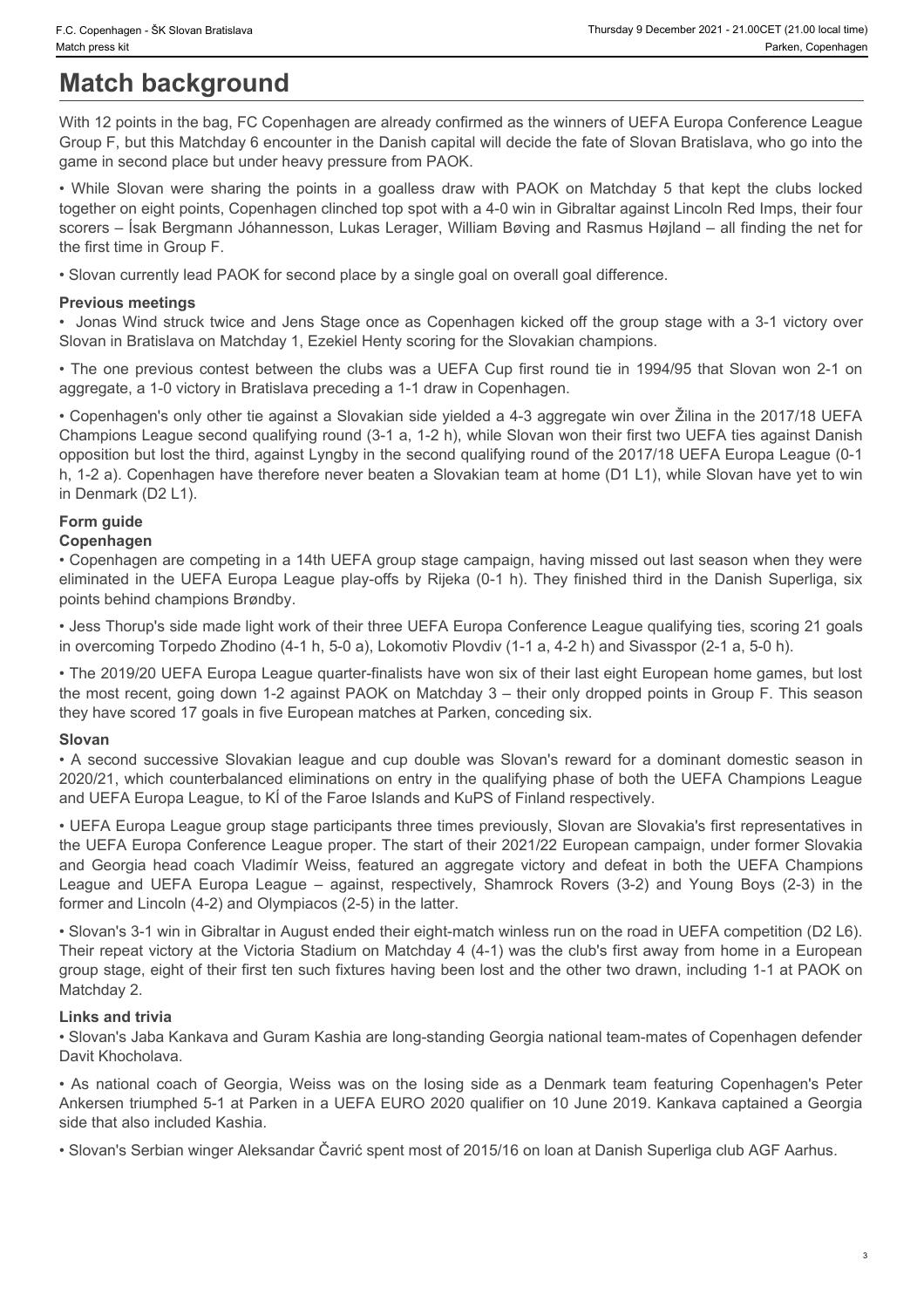# **Team facts**

**F.C. Copenhagen Formed:** 1992 **Nickname:** Løverne (The Lions)

### **UEFA club competition honours (runners-up in brackets)**

• None **blue** and **blue** and **blue** and **blue** and **blue** and **blue** and **blue** and **blue** and **blue** and **blue** and **blue** and **blue** and **blue** and **blue** and **blue** and **blue** and **blue** and **blue** and **blue** and **blue** 

### **Domestic honours (most recent triumph in brackets)**

League title: 13 (2019) Danish Cup: 8 (2017)

### **Ten-year European record**

**2020/21:** UEFA Europa League play-offs

round)

**2018/19:** UEFA Europa League group stage

**2019/2019: 2019/2019:** Thursday a December 2021-21:00:021:22:00:021:1910<br> **2019/2019:** Parken, Copenhagen<br> **2019/2019:** Parken, Copenhagen<br> **2019/2019:** UEFA Cub competition honours (runners-up in brackets)<br>
2019/20: UE **2017/18:** UEFA Europa League round of 32 (having transferred from UEFA Champions League play-offs) **2016/17:** UEFA Europa League round of 16 (having transferred from UEFA Champions League group stage) **2015/16:** UEFA Europa League third qualifying round **2014/15:** UEFA Europa League group stage (having transferred from UEFA Champions League play-offs) **2013/14:** UEFA Champions League group stage **2012/13:** UEFA Europa League group stage (having transferred from UEFA Champions League play-offs) **2011/12:** UEFA Europa League group stage (having transferred from UEFA Champions League play-offs)

### **Records**

#### **UEFA club competition**

• Biggest home win **7-0:** Copenhagen v Cliftonville 31/07/08, UEFA Cup first qualifying round second leg

• Biggest away win **0-6** twice, most recently v Mogren 22/07/09, UEFA Champions League second qualifying round second leg

• Heaviest home defeat

**0-6:** Copenhagen v AC Milan

20/10/93, UEFA Champions League second round first leg

• Heaviest away defeat **5-0** three times, most recently v Hradec Králové 14/09/95, UEFA Cup Winners' Cup first round first leg

## **UEFA Europa Conference League**

• Biggest home win **5-0:** Copenhagen v Sivasspor 26/08/21, play-off second leg

• Biggest away win **0-5:** Torpedo Zhodino v Copenhagen 29/07/21, second qualifying round second leg

• Heaviest home defeat **1-2:** Copenhagen v PAOK 21/10/21, group stage

• Heaviest away defeat N/A

**ŠK Slovan Bratislava Formed:** 1919 **Nickname:** Belasí (Sky blues)

**UEFA club competition honours** • European Cup Winners' Cup (1): 1969

**Domestic honours (most recent triumph in brackets)**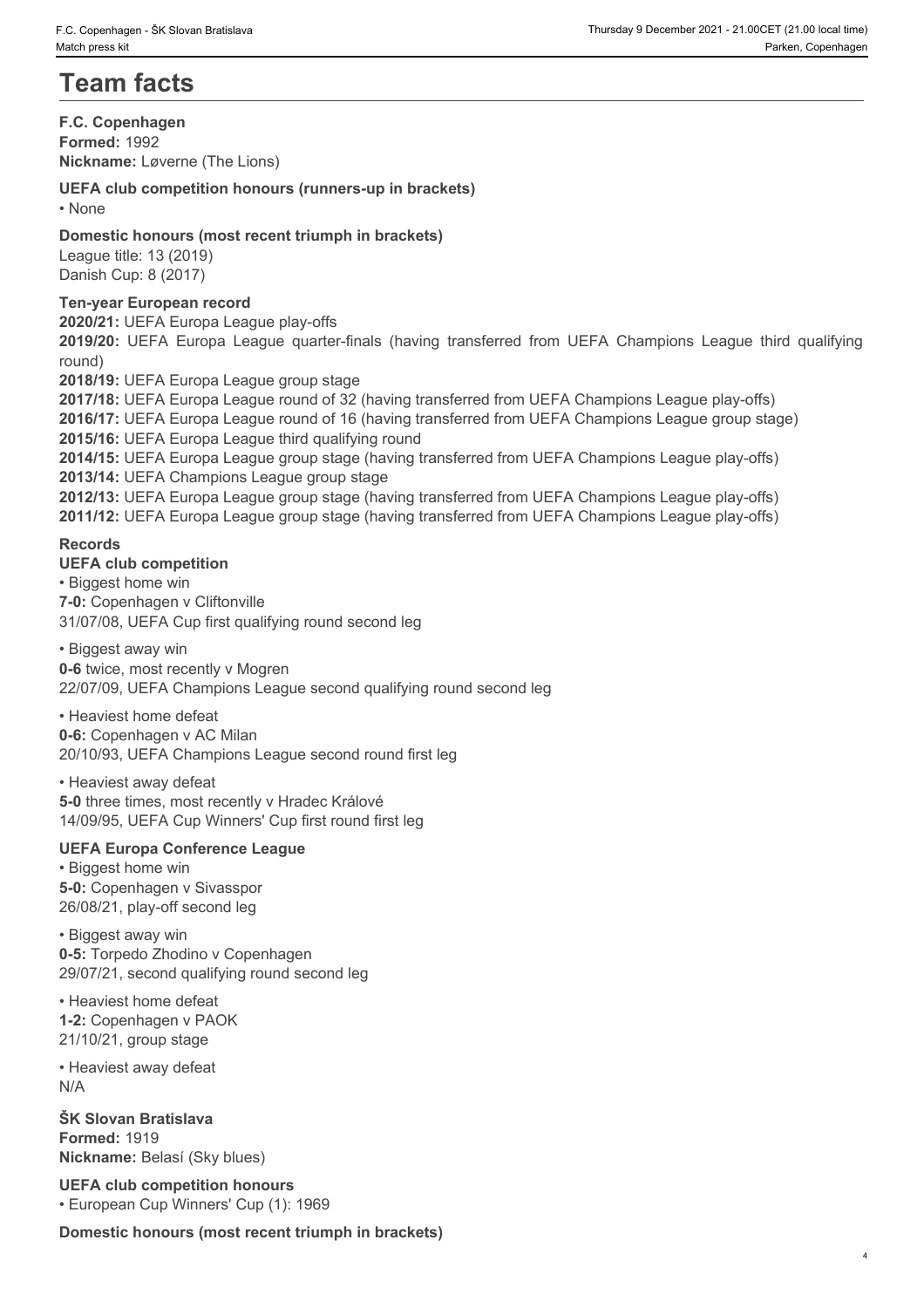League title: 23 (2021) National cup: 15 (2021)

#### **Ten-year European record**

2020/21: 21.000Ert (21.00 local time)<br>
2020/21: 2020 Parken, Copenhagen<br>
2020/21: UEFA Europa League second qualifying round (having transferred from UEFA Champions League first<br>
2020/21: UEFA Europa League second qualifyi qualifying round) **2012/12: Coveringen - SK Sevan Bratislava**<br> **2012-12: Propagate title: 23 (2021)**<br> **2012-02: UEFA Europa League second qualifying round** (having transferred from UEFA Champions League first<br> **2012/12: UEFA Europa League g** 

**2019/20:** UEFA Europa League group stage (having transferred from UEFA Champions League first qualifying round) **2018/19:** UEFA Europa League third qualifying round

**2017/18:** UEFA Europa League second qualifying round

**2016/17:** UEFA Europa League second qualifying round

**2015/16:** UEFA Europa League third qualifying round

**2014/15:** UEFA Europa League group stage (having transferred from UEFA Champions League play-offs)

**2013/14:** UEFA Champions League second qualifying round

**2012/13:** UEFA Europa League second qualifying round

round)

#### **Records**

#### **UEFA club competition**

• Biggest home win

**8-1:** Slovan v HPS Helsinki

19/10/63, European Cup Winners' Cup preliminary round second leg

• Biggest away win

**0-6:** Europa v Slovan

02/07/15, UEFA Europa League first qualifying round first leg

• Heaviest home defeat **0-3** twice, most recently v Sparta Praha 23/10/14, UEFA Europa League group stage

• Heaviest away defeat **6-0:** Tottenham Hotspur v Slovan 14/03/63, European Cup Winners' Cup quarter-finals second leg

#### **UEFA Europa Conference League**

• Biggest home win **2-0:** Slovan v Lincoln Red Imps 21/10/21, group stage

• Biggest away win **1-4:** Lincoln Red Imps v Slovan 04/11/21, group stage

• Heaviest home defeat **1-3:** Slovan v Copenhagen 16/09/21, group stage

• Heaviest away defeat N/A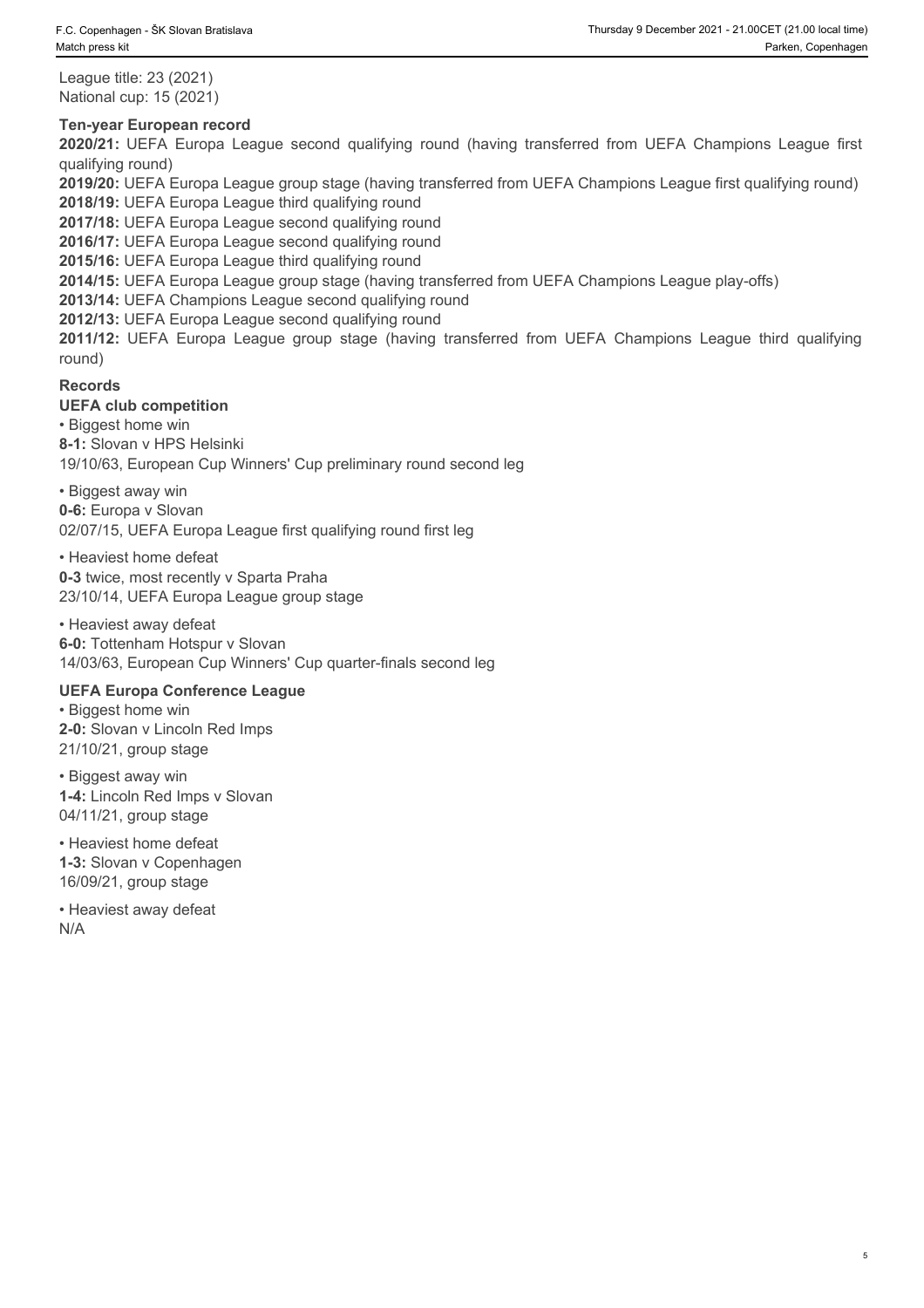# **Squad list**

# **F.C. Copenhagen**

|                                   |      |                                                                   |       |           |                          |                          |                          | <b>Current season</b>    |                         |                            |                          |                           | <b>All-time</b> |                                         |
|-----------------------------------|------|-------------------------------------------------------------------|-------|-----------|--------------------------|--------------------------|--------------------------|--------------------------|-------------------------|----------------------------|--------------------------|---------------------------|-----------------|-----------------------------------------|
|                                   |      |                                                                   |       |           |                          |                          |                          |                          |                         | QUAL UECL League UECL UEFA |                          |                           |                 |                                         |
| No. Player                        | Nat. | <b>DoB</b>                                                        | Age D |           |                          |                          |                          |                          |                         |                            |                          |                           |                 | Pid Gis Pid Gis Pid Gis Pid Gis Pid Gis |
| <b>Goalkeepers</b>                |      |                                                                   |       |           |                          |                          |                          |                          |                         |                            |                          |                           |                 |                                         |
| 1 Kamil Grabara                   |      | POL 08/01/1999 22                                                 |       |           | 6                        |                          | 4                        | $\sim$                   | $17 -$                  |                            | 4                        | $\sim$                    |                 | $10 -$                                  |
| 21 Karl-Johan Johnsson            |      | SWE 28/01/1990 31                                                 |       |           | $\sim$                   | $\sim$                   | $2^{\circ}$              | $\sim$ $-$               | $\sim$                  | $\sim$                     | $\overline{2}$           | $\sim$                    |                 | $21 -$                                  |
| 31 Johan Guadagno                 |      | SWE 21/02/2003 18                                                 |       |           | $\sim$                   | $\sim$                   | $\sim$                   |                          | $\sim$                  | $\sim$                     |                          |                           |                 |                                         |
| 41 Andreas Dithmer                |      | DEN 01/08/2005 16                                                 |       | $\sim$    | $\sim$                   | $\sim$                   | $\sim$                   | $\sim$                   | $\sim$                  | $\sim$                     | $\sim$                   | $\sim$                    |                 |                                         |
| <b>Defenders</b>                  |      |                                                                   |       |           |                          |                          |                          |                          |                         |                            |                          |                           |                 |                                         |
| 2 Kevin Diks                      |      | NED 06/10/1996 25                                                 |       |           | 6                        |                          |                          |                          | 15                      |                            |                          |                           | 15              | 4                                       |
| 3 Pierre Bengtsson                |      | SWE 12/04/1988 33                                                 |       | $\sim$    | 3                        | $\sim$                   | $\mathbf{1}$             | $\sim$                   | 3                       |                            |                          | $\sim$                    |                 | $82 -$                                  |
| 4 Ruben Gabrielsen                |      | NOR 10/03/1992 29                                                 |       |           | $\overline{\phantom{a}}$ | $\sim$                   | $\overline{1}$           | $\overline{\phantom{a}}$ | $\overline{4}$          | $\sim$                     | $\mathbf{1}$             | $\sim$                    |                 | $28 -$                                  |
| 5 Davit Khocholava                |      | GEO 08/02/1993 28                                                 |       | $\sim$    | 5                        | $\sim$                   | 5                        | $\sim$                   | 15                      | $\blacktriangleleft$       | 5                        | $\sim$                    |                 | $30 -$                                  |
| 19 Bryan Oviedo                   |      | CRC 18/02/1990 31                                                 |       |           | $\overline{\phantom{a}}$ | $\overline{\phantom{a}}$ | $\overline{\phantom{a}}$ |                          |                         |                            | $\overline{\phantom{a}}$ | $\sim$                    |                 | $16 -$                                  |
| 20 Nicolai Boilesen               |      | DEN 16/02/1992 29                                                 |       |           | 5                        | $\sim$                   | 5                        | $\sim$                   | 15                      | $\sim$                     | 5                        | $\sim$                    |                 | $48 -$                                  |
| 22 Peter Ankersen                 |      | DEN 22/09/1990 31                                                 |       |           | 3                        | $\sim$                   | $5\phantom{.0}$          | $\mathbf{1}$             | 13                      | $\sim$                     | 5                        | $\overline{1}$            |                 | 70 5                                    |
| 26 Marios Oikonomou               |      | GRE 06/10/1992 29                                                 |       | $\sim$    | 2                        | $\sim$                   | $\overline{1}$           | $\overline{\phantom{a}}$ | $\overline{\mathbf{5}}$ | $\sim$                     | $\overline{1}$           | $\sim$                    |                 | $13 -$                                  |
| 27 Valdemar Jensen                |      | DEN 28/05/2003 18                                                 |       |           | $\sim$                   | $\sim$                   | $\sim$                   |                          | $\blacktriangleleft$    | $\sim$                     | $\sim$                   | $\sim$                    |                 | $ -$                                    |
| 34 Victor Kristiansen             |      | DEN 16/12/2002 18                                                 |       |           | 5                        |                          | $\overline{4}$           | $\sim$                   | 16                      | $\sim$                     | $\overline{4}$           | $\sim$                    | 9               | $\sim$                                  |
| 38 Elias Jelert                   |      | DEN 12/06/2003 18                                                 |       |           | $\overline{\phantom{a}}$ | $\sim$                   | $\overline{2}$           |                          | 3                       | $\sim$                     | $\overline{2}$           | $\sim$                    | $\mathbf{2}$    | $\sim$                                  |
| <b>Midfielders</b>                |      |                                                                   |       |           |                          |                          |                          |                          |                         |                            |                          |                           |                 |                                         |
| 6 Jens Stage                      |      | DEN 08/11/1996 25                                                 |       |           | 6                        | 2                        | $\overline{4}$           |                          |                         |                            |                          | 2                         | 28              | - 5                                     |
| 8 <b>Sak Bergmann Johannesson</b> |      | ISL 23/03/2003 18                                                 |       |           | $\bar{a}$                | $\overline{\phantom{a}}$ | $\overline{5}$           |                          | 8                       |                            | 5                        |                           | 5               | -1                                      |
| 10 Carlos Zeca                    |      | GRE 31/08/1988 33                                                 |       |           | 5                        |                          | $\overline{2}$           |                          | 11                      | $\overline{1}$             | 2                        | $\sim$                    | 80              | $\overline{2}$                          |
| 12 Lukas Lerager                  |      | DEN 12/07/1993 28                                                 |       |           | $6\phantom{1}6$          |                          | 5                        |                          | 15                      | 3                          | 5                        |                           | 21              | $\overline{2}$                          |
| 16 Pep Biel                       |      | ESP 05/09/1996 25                                                 |       |           | 6                        | 3                        | 5                        | $\overline{2}$           | 17                      | $\overline{7}$             | $\overline{5}$           | 2                         | 23              | $\overline{7}$                          |
| 18 Andri Fannar Baldursson        |      | ISL 10/01/2002 19                                                 |       |           | $\overline{\phantom{a}}$ |                          | 3                        |                          | 3                       | $\sim$                     | 3                        | $\overline{\phantom{a}}$  | 3               | $\overline{\phantom{a}}$                |
| 24 William Bøving                 |      | DEN 01/03/2003 18                                                 |       |           | 2                        | $\overline{2}$           | $\overline{5}$           | 1                        | 14                      | $\overline{2}$             | 5                        | -1                        | 8               | 3                                       |
| 30 Hákon Arnar Haraldsson         |      | ISL 10/04/2003 18                                                 |       |           | $\overline{1}$           | $\sim$                   |                          | $2$ -                    | $\overline{4}$          | $\vert 1 \vert$            | $\overline{2}$           | $\mathbf{I}$              |                 | $3 -$                                   |
| 33 Rasmus Falk                    |      | DEN 15/01/1992 29                                                 |       | $\sim 10$ | 6                        |                          |                          |                          |                         | $1 - 7 - 7 - - -$          |                          |                           |                 | 65 7                                    |
| 39 Daniel Haarbo                  |      | DEN   14/03/2003   18   -   -   -   1   -   -   -   1   -   1   - |       |           |                          |                          |                          |                          |                         |                            |                          |                           |                 |                                         |
| <b>Forwards</b>                   |      |                                                                   |       |           |                          |                          |                          |                          |                         |                            |                          |                           |                 |                                         |
| 7 Luther Singh                    |      | RSA 05/08/1997 24                                                 |       |           | $\blacksquare$ 1         | $\overline{\phantom{a}}$ | $\overline{2}$           |                          | 4                       |                            | $\mathbf{2}$             |                           | 3               |                                         |
| 9 Kamil Wilczek                   |      | POL 14/01/1988 33                                                 |       |           | 5                        | $\overline{2}$           | $-1$                     |                          | 6                       |                            |                          | $\sim$                    |                 | $32 \mid 13$                            |
| 23 Jonas Wind                     |      | DEN 07/02/1999 22                                                 |       |           | 6                        |                          | 4                        | 3                        | 16                      | 6                          |                          | 3                         |                 | $22 \mid 9$                             |
| 28 Rasmus Højlund                 |      | DEN 04/02/2003 18                                                 |       | $\sim$    | 6                        | $\mathcal{S}$            | 4                        |                          |                         | $ 1 $ 15 -                 |                          | $4 \mid 1 \mid 10 \mid 4$ |                 |                                         |
| <b>Coach</b>                      |      |                                                                   |       |           |                          |                          |                          |                          |                         |                            |                          |                           |                 |                                         |
| - Jess Thorup                     |      | DEN 21/02/1970 51 - 6 - 5 - - - 5 - 6 - 61 -                      |       |           |                          |                          |                          |                          |                         |                            |                          |                           |                 |                                         |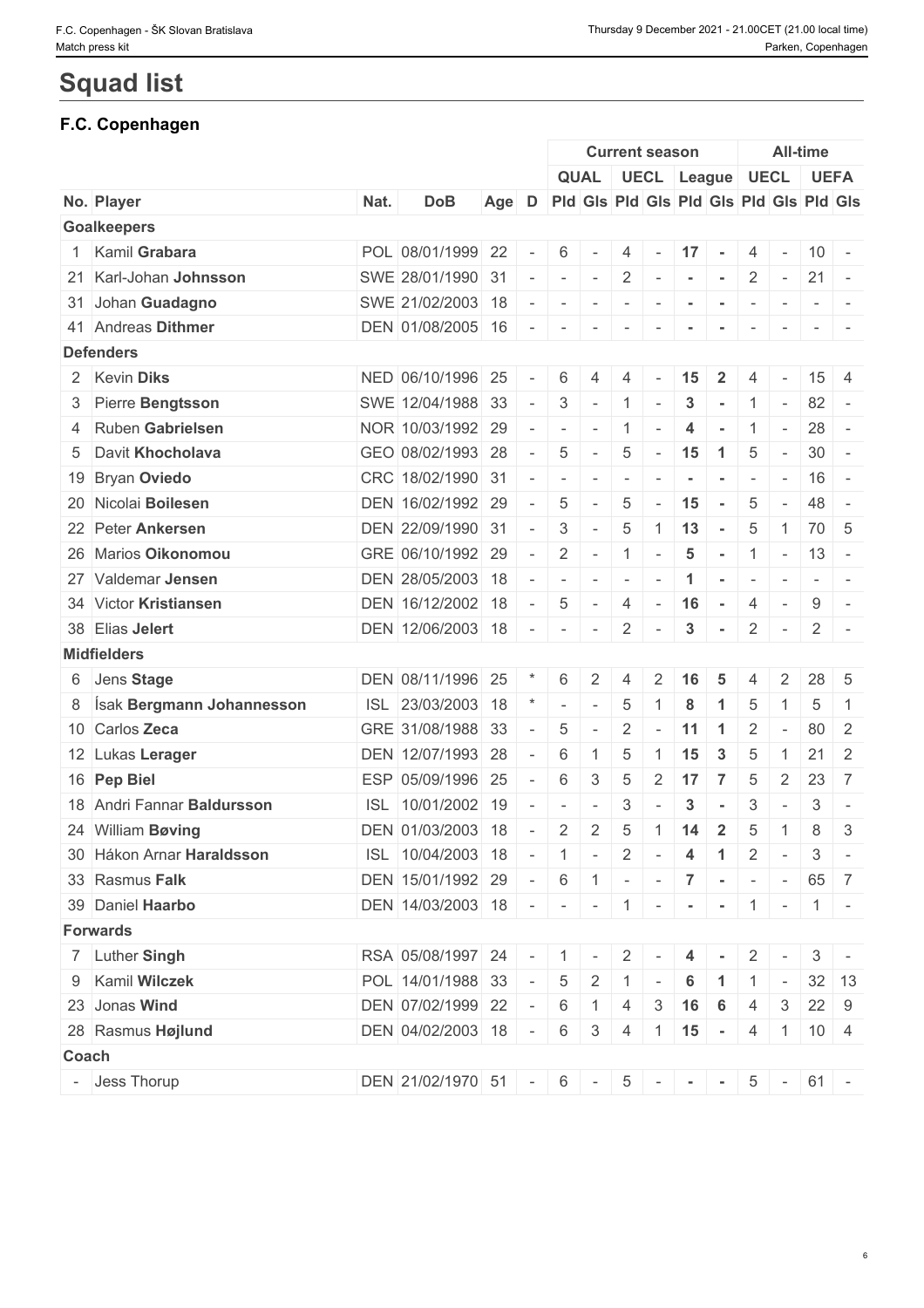### **ŠK Slovan Bratislava**

|                          |      |                                      |                                       |            |                 | <b>Current season</b> |                      |                                                        |                 |                 | <b>All-time</b>   |        |
|--------------------------|------|--------------------------------------|---------------------------------------|------------|-----------------|-----------------------|----------------------|--------------------------------------------------------|-----------------|-----------------|-------------------|--------|
|                          |      |                                      |                                       |            |                 |                       |                      | UECL League UECL UEFA                                  |                 |                 |                   |        |
| No. Player               | Nat. | <b>DoB</b>                           | Age D Pid Gis Pid Gis Pid Gis Pid Gis |            |                 |                       |                      |                                                        |                 |                 |                   |        |
| <b>Goalkeepers</b>       |      |                                      |                                       |            |                 |                       |                      |                                                        |                 |                 |                   |        |
| 1 Adrián Chovan          |      | SVK 08/10/1995 26                    |                                       | $\sim$     | 5               |                       | 9                    |                                                        | 5               | $\sim$          | 19 -              |        |
| 30 Michal Sulla          |      | SVK 15/07/1991 30                    |                                       |            |                 | $    -$               | 8                    |                                                        |                 |                 | $\vert 7 \vert$ - |        |
| 31 Martin Trnovský       |      | SVK 07/06/2000 21                    |                                       | $\sim$     | $\sim$          | $\sim$                | $\sim$               | $\sim$                                                 | $\sim$          |                 |                   |        |
| 35 Adam Hrdina           |      | SVK 12/02/2004 17 - - - - - - -      |                                       |            |                 |                       |                      |                                                        |                 | $\sim$          |                   |        |
| <b>Defenders</b>         |      |                                      |                                       |            |                 |                       |                      |                                                        |                 |                 |                   |        |
| 4 Guram Kashia           |      | GEO 04/07/1987 34                    |                                       | $\sim$     |                 | $5 -$                 | $\vert$ 11 $\vert$ - |                                                        | 5               |                 | $38 \mid 3$       |        |
| 5 Richard Križan         |      | SVK 23/09/1997 24 -                  |                                       |            | $\sim$          | $\sim$                | 6                    | ren de                                                 | $\sim$          | $\sim$          |                   | $2$ -  |
| 14 Myenty Abena          |      | SUR 12/12/1994 26                    |                                       | $\sim$     | $2 \mid$        |                       |                      | $-10$ 1                                                | $\overline{2}$  | $\sim$          | $20 \mid 1$       |        |
| 17 Jurij Medveděv        |      | CZE 18/06/1996 25                    |                                       | $\sim$     | $\overline{4}$  | $\sim$                | 9                    | $\sim$                                                 | 4               | $\sim$          | $19 \mid 1$       |        |
| 25 Lukáš Pauschek        |      | SVK 09/12/1992 28                    |                                       | $\sim$ $-$ | $2 \mid$        | $\sim$                | $6\phantom{1}$       | $\sim$                                                 | $\mathbf{2}$    | $\sim$ $-$      | $24 -$            |        |
| 27 Matúš Vojtko          |      | SVK 05/10/2000 21                    |                                       | $\sim$     | $\sim$          | $\sim$                | $\overline{7}$       | $\mathcal{L} = \{ \mathcal{L} \mid \mathcal{L} = 0 \}$ |                 | $\sim$          |                   | $-1$   |
| 29 Vasil Bozhikov        |      | BUL 02/06/1988 33                    |                                       |            | $5\overline{)}$ | $\mathbf{r}$          | $\vert 7 \vert$      | $\sim$                                                 | $5\overline{)}$ | $\sim$          | $38 \mid 2$       |        |
| 81 Vernon De Marco       |      | SVK 18/11/1992 29 - 1 - 15 1 1 -     |                                       |            |                 |                       |                      |                                                        |                 |                 | $26 \mid 2$       |        |
| <b>Midfielders</b>       |      |                                      |                                       |            |                 |                       |                      |                                                        |                 |                 |                   |        |
| 3 Uche Agbo              |      | NGA 04/12/1995 26                    |                                       | $\sim$     | 5 <sup>1</sup>  |                       | 8                    |                                                        | 5               | $\sim$          | $13 -$            |        |
| 6 Joeri de Kamps         |      | NED 10/02/1992 29                    |                                       | $\sim$ $-$ | 1               | $\sim$                | 6                    |                                                        |                 |                 | $32 \mid 1$       |        |
| 7 Vladimír Weiss         |      | SVK 30/11/1989 32                    |                                       | $\sim$     | $\overline{2}$  |                       | $\boldsymbol{9}$     | $\mathbf{3}$                                           | $\overline{2}$  |                 | $21 \quad 2$      |        |
| 10 Rabiu Ibrahim         |      | NGA 15/03/1991 30                    |                                       | $\sim$     | $3\phantom{.0}$ | $\sim$                | 16                   | $\overline{\mathbf{2}}$                                | 3               | $\sim$          | $28 -$            |        |
| 11 Jaromír <b>Zmrhal</b> |      | CZE 02/08/1993 28                    |                                       | $\sim$     | 5               | $\sim$                | 16                   | $\overline{7}$                                         | 5               | $\sim$          | 40 4              |        |
| 13 Dejan Dražić          |      | SRB 26/09/1995 26                    |                                       | $\sim$     | $\overline{4}$  | $\sim$                | 12                   | $\overline{4}$                                         | $\overline{4}$  | $\sim$          | $22 -$            |        |
| 18 David Hrnčár          |      | SVK 10/12/1997 23                    |                                       | $\sim$     |                 |                       |                      | $2 - 12 -$                                             | $\overline{2}$  | $\sim$          | 6                 | $\sim$ |
| 19 André Green           |      | ENG 26/07/1998 23                    |                                       | $\sim$     | 5               | 4                     | 12                   | $\overline{1}$                                         | 5               | 4               | 6                 | -5     |
| 20 Jaba Kankava          |      | GEO 18/03/1986 35 -                  |                                       |            | $\overline{4}$  |                       | $-15 -$              |                                                        | $\overline{4}$  | $\sim$          | 57                | 3      |
| 26 Filip Lichý           |      | SVK 25/01/2001 20 - 2 - 12 1 2 - 5 - |                                       |            |                 |                       |                      |                                                        |                 |                 |                   |        |
| <b>Forwards</b>          |      |                                      |                                       |            |                 |                       |                      |                                                        |                 |                 |                   |        |
| 9 Ezekiel Henty          |      | NGA 13/05/1993 28 * 5 2 17 9         |                                       |            |                 |                       |                      |                                                        | 5               | $\vert 2 \vert$ | $20 \mid 5$       |        |
| 28 Adler Da Silva        |      | SUI 28/12/1998 22 - 5 - 8 -          |                                       |            |                 |                       |                      |                                                        |                 | $5$ -           |                   | $5$ -  |
| 33 Samuel Mráz           |      | SVK 13/05/1997 24 - 5 1 12 4 5       |                                       |            |                 |                       |                      |                                                        |                 |                 | $161$             |        |
| 77 Aleksandar Čavrić     |      | SRB 18/05/1994 27 - 5 1 12 2 5 1     |                                       |            |                 |                       |                      |                                                        |                 |                 | $28 \mid 3$       |        |
| Coach                    |      |                                      |                                       |            |                 |                       |                      |                                                        |                 |                 |                   |        |
| - Vladimír Weiss         |      | SVK 22/09/1964 57 - 5 - - - 5 - 66 - |                                       |            |                 |                       |                      |                                                        |                 |                 |                   |        |
|                          |      |                                      |                                       |            |                 |                       |                      |                                                        |                 |                 |                   |        |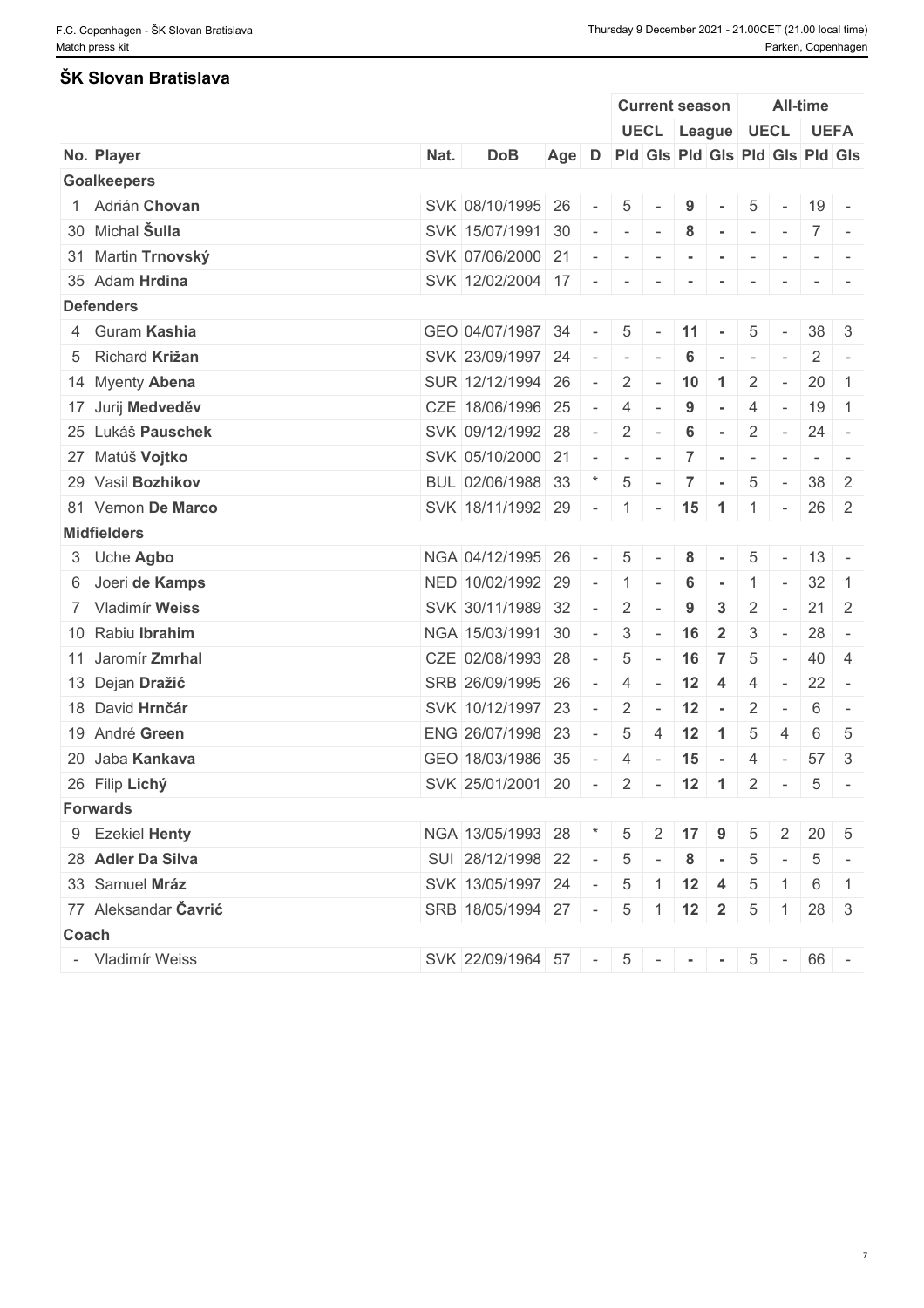# **Fixtures and results**

# **F.C. Copenhagen**

| <b>Date</b>       | <b>Competition</b> | Opponent                          | <b>Result</b> | Goalscorers                                                                   |
|-------------------|--------------------|-----------------------------------|---------------|-------------------------------------------------------------------------------|
| 18/07/2021        | League             | Aalborg BK (H)                    | D             | 2-2 Wilczek 38, Daramy 47                                                     |
| 22/07/2021        | <b>UECL</b>        | FC Torpedo Zhodino (H)            | W             | 4-1 Falk 43, Wilczek 47, 62, Wind 65 (P)                                      |
| 25/07/2021        | League             | Silkeborg IF (H)                  | D<br>$0-0$    |                                                                               |
| 29/07/2021        | <b>UECL</b>        | FC Torpedo Zhodino (A)            | W             | 5-0 Diks 27, Bøving 66, 75, Højlund 68, 90+3                                  |
| 01/08/2021        | League             | Odense BK (A)                     | W             | 2-0 Wind 12, Diks 57                                                          |
| 05/08/2021 UECL   |                    | PFC Lokomotiv Plovdiv 1926<br>(A) | D             | 1-1 Pep Biel 74                                                               |
| 08/08/2021 League |                    | Brøndby IF (H)                    | W             | 4-2 Wind 12, 69, Khocholava 35, Pep Biel 81                                   |
| 12/08/2021 UECL   |                    | PFC Lokomotiv Plovdiv 1926<br>(H) | W             | 4-2 Diks 11, 20, Pep Biel 40, Daramy 48                                       |
| 15/08/2021        | League             | AGF Aarhus (A)                    | W             | 3-1 Daramy 21, Pep Biel 45+3, 59                                              |
| 19/08/2021 UECL   |                    | Sivasspor (A)                     | W             | 2-1 Diks 55, Stage 60                                                         |
| 22/08/2021        | League             | SønderjyskE (H)                   | W             | 2-0 Pep Biel 49, Wind 72                                                      |
| 26/08/2021        | <b>UECL</b>        | Sivasspor (H)                     | $5-0$<br>W    | Stage 24, Daramy 39, Lerager 57, Pep Biel<br>62, Højlund 76                   |
| 29/08/2021        | League             | Vejle BK (A)                      | W             | 4-0 Lerager 18, Pep Biel 24, Zeca 54, Stage 77                                |
| 12/09/2021        | League             | Randers FC (A)                    | W             | 2-0 Bøving 12, Stage 46                                                       |
| 16/09/2021        | <b>UECL</b>        | ŠK Slovan Bratislava (A)          | W             | 3-1 Wind 18, 68 (P), Stage 42                                                 |
| 19/09/2021        | League             | FC Midtjylland (H)                | $0 - 1$<br>L. |                                                                               |
| 22/09/2021 Cup    |                    | Lolland FA (A)                    | $0 - 3$<br>L  |                                                                               |
| 26/09/2021 League |                    | FC Nordsjælland (A)               | $5 - 1$<br>W  | Stage 19, Thychosen 49 (og), Diks 57, Pep<br>Biel 64, Bergmann Johannesson 80 |
| 30/09/2021        | <b>UECL</b>        | Lincoln Red Imps FC (H)           | W             | 3-1 R. Chipolina 4 (og), Wind 45+1 (P), Stage 52                              |
| 03/10/2021        | League             | Viborg FF (H)                     | D.            | 1-1 Stage 77                                                                  |
| 17/10/2021        | League             | SønderjyskE (A)                   | D             | 1-1 Pep Biel 65                                                               |
| 21/10/2021        | <b>UECL</b>        | PAOK FC (H)                       | L             | 1-2 Pep Biel 80                                                               |
| 24/10/2021 League |                    | Brøndby IF (A)                    |               | 1-2 Wind 64                                                                   |
| 31/10/2021 League |                    | Vejle BK (H)                      | W             | 3-0 Stage 16, Haraldsson 29, Wind 63 (P)                                      |
| 04/11/2021 UECL   |                    | PAOK FC (A)                       | W             | 2-1 Ankersen 34, Pep Biel 50                                                  |
| 07/11/2021 League |                    | Silkeborg IF (A)                  | D<br>$0-0$    |                                                                               |
| 21/11/2021 League |                    | AGF Aarhus (H)                    | D             | 1-1 Lerager 45+1                                                              |
| 25/11/2021 UECL   |                    | Lincoln Red Imps FC (A)           | $4 - 0$<br>W  | Bergmann Johannesson 5, Lerager 7, Bøving<br>63, Højlund 73                   |
| 28/11/2021 League |                    | Aalborg BK (A)                    | W             | 3-1 Lerager 15, Bardghji 31, Bøving 41                                        |
| 09/12/2021 UECL   |                    | ŠK Slovan Bratislava (H)          |               |                                                                               |
| 20/02/2022 League |                    | Odense BK (H)                     |               |                                                                               |
| 27/02/2022 League |                    | Viborg FF (A)                     |               |                                                                               |
| 06/03/2022 League |                    | Randers FC (H)                    |               |                                                                               |
| 13/03/2022 League |                    | FC Midtjylland (A)                |               |                                                                               |
| 20/03/2022 League |                    | FC Nordsjælland (H)               |               |                                                                               |

| Pos. Clubs |                       |                      | P   W   D   L   GF   GA   Pts |  |  |  |
|------------|-----------------------|----------------------|-------------------------------|--|--|--|
|            | <b>FC Midtjylland</b> | $17$ 11 2 4 31 16 35 |                               |  |  |  |
|            | 2 F.C. Copenhagen     | 17 9 6 2 34 13 33    |                               |  |  |  |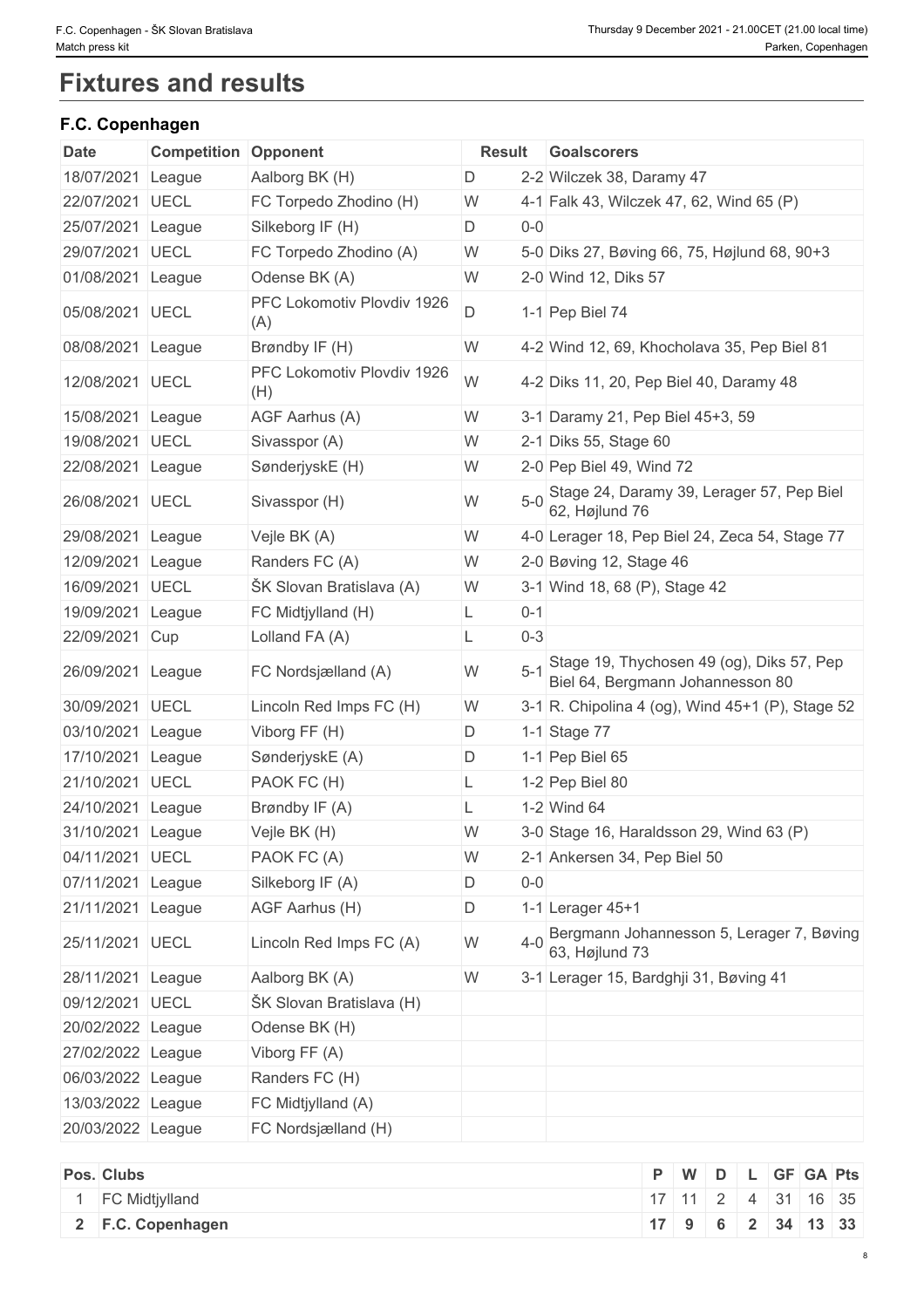| Pos. Clubs         |                      |                |  | P W D L GF GA Pts                |  |
|--------------------|----------------------|----------------|--|----------------------------------|--|
| 3 Brøndby IF       | $17 \quad 8$         | 6              |  | $3 \mid 25 \mid 20 \mid 30$      |  |
| 4 Aalborg BK       | $17 \quad 8$         | $\overline{4}$ |  | 5 27 20 28                       |  |
| 5 Randers FC       | $17 \quad 8 \quad 4$ |                |  | 5 23 19 28                       |  |
| 6 Silkeborg IF     |                      |                |  | $17$ 5 10 2 26 16 25             |  |
| 7 AGF Aarhus       | $17 \quad 5$         | 6              |  | $6$ 15 19 21                     |  |
| 8 Viborg FF        |                      |                |  | $17$ 4 8 5 26 27 20              |  |
| 9 Odense BK        |                      |                |  | $17$ 4 7 6 25 24 19              |  |
| 10 FC Nordsjælland | $17 \quad 4 \quad 4$ |                |  | 9 20 31 16                       |  |
| 11 SønderjyskE     |                      |                |  | $17$   2   4   11   11   33   10 |  |
| 12 Vejle BK        |                      |                |  | $17$ 2 3 12 16 41 9              |  |

# **ŠK Slovan Bratislava**

| <b>Date</b>       | <b>Competition Opponent</b> |                                     | <b>Result</b> | <b>Goalscorers</b>                                          |
|-------------------|-----------------------------|-------------------------------------|---------------|-------------------------------------------------------------|
| 07/07/2021        | <b>UCL</b>                  | Shamrock Rovers FC (H)              | W             | 2-0 Rafael Ratão 28, 47                                     |
| 13/07/2021        | <b>UCL</b>                  | Shamrock Rovers FC (A)              | L             | 1-2 Weiss 73                                                |
| 21/07/2021        | UCL                         | BSC Young Boys (H)                  | $0-0$<br>D    |                                                             |
| 24/07/2021        | League                      | MFK Tatran Liptovský Mikuláš<br>(A) | W<br>$4 - 1$  | Krčík 22 (og), Lichý 72, Abena 78, da Silva<br>$90 + 2$     |
| 28/07/2021        | UCL                         | BSC Young Boys (A)                  | L             | 2-3 Kanga 60 (og), Henty 62                                 |
| 31/07/2021        | League                      | AS Trenčín (H)                      | W             | 2-0 Weiss 61 (P), Zmrhal 67                                 |
| 05/08/2021        | UEL                         | Lincoln Red Imps FC (A)             | W             | 3-1 Kashia 16, Zmrhal 48, Henty 69                          |
| 10/08/2021        | UEL                         | Lincoln Red Imps FC (H)             | D             | $1-1$ Zmrhal 38                                             |
| 14/08/2021        | League                      | MFK Zemplín Michalovce (H) W        |               | 3-1 Čavrić 1, Weiss 49 (P), Zmrhal 74                       |
| 19/08/2021        | UEL                         | Olympiacos FC (A)                   | $0 - 3$       |                                                             |
| 22/08/2021        | League                      | SK Sered (A)                        | W             | 1-0 Dražić 1                                                |
| 26/08/2021        | UEL                         | Olympiacos FC (H)                   | D             | 2-2 Henty 41, Green 62                                      |
| 29/08/2021        | League                      | FC ViOn Zlaté Moravce (H)           | W             | 4-1 Henty 43, 47, 82, Čavrić 49                             |
| 12/09/2021        | League                      | FC DAC 1904 Dunajská<br>Streda (A)  | D             | 1-1 $Zmrhal$ 74                                             |
| 16/09/2021        | UECL                        | F.C. Copenhagen (H)                 | L             | $1-3$ Henty 21                                              |
| 19/09/2021        | League                      | MŠK Žilina (H)                      | D             | 2-2 Nemčík 4 (og), Mráz 32                                  |
| 22/09/2021        | League                      | MFK Ružomberok (A)                  | $0 - 1$<br>L  |                                                             |
| 25/09/2021        | League                      | FK Senica (A)                       | W             | 3-0 Dražić 2, Mráz 26, 35                                   |
| 30/09/2021        | UECL                        | PAOK FC (A)                         | D             | 1-1 Green 15                                                |
| 03/10/2021        | League                      | FK Pohronie (H)                     | W             | Mráz 24, De Marco 40, Henty 42, Zmrhal 54,<br>Čmovš 67 (og) |
| 09/10/2021        | Cup                         | TJ Pramen Kovacova (A)              | W             | 2-0 Hrncar 14, Dražić 59                                    |
| 17/10/2021        | League                      | FC Spartak Trnava (A)               | $3-0$<br>W    |                                                             |
| 21/10/2021        | <b>UECL</b>                 | Lincoln Red Imps FC (H)             | W             | 2-0 Green 46, Henty 84                                      |
| 24/10/2021        | League                      | MFK Tatran Liptovský Mikuláš<br>(H) |               | 4-0 Henty 57, 84, Ibrahim 69, Dražić 90                     |
| 27/10/2021 Cup    |                             | Slávia TU Kosice (A)                | W             | 5-0 Dražić 25, 48, 57, Mráz 55, Vojtko 80                   |
| 31/10/2021 League |                             | AS Trenčín (A)                      | W             | 3-2 Henty 50, 82, Zmrhal 52                                 |
| 04/11/2021 UECL   |                             | Lincoln Red Imps FC (A)             | W             | 4-1 Green 17, 25, Čavrić 67, Mráz 71                        |
| 07/11/2021        | League                      | MFK Ružomberok (H)                  | W             | 1-0 Zmrhal 12                                               |
| 21/11/2021 League |                             | MFK Zemplín Michalovce (A) W        |               | 2-1 Henty 16, Zmrhal 67                                     |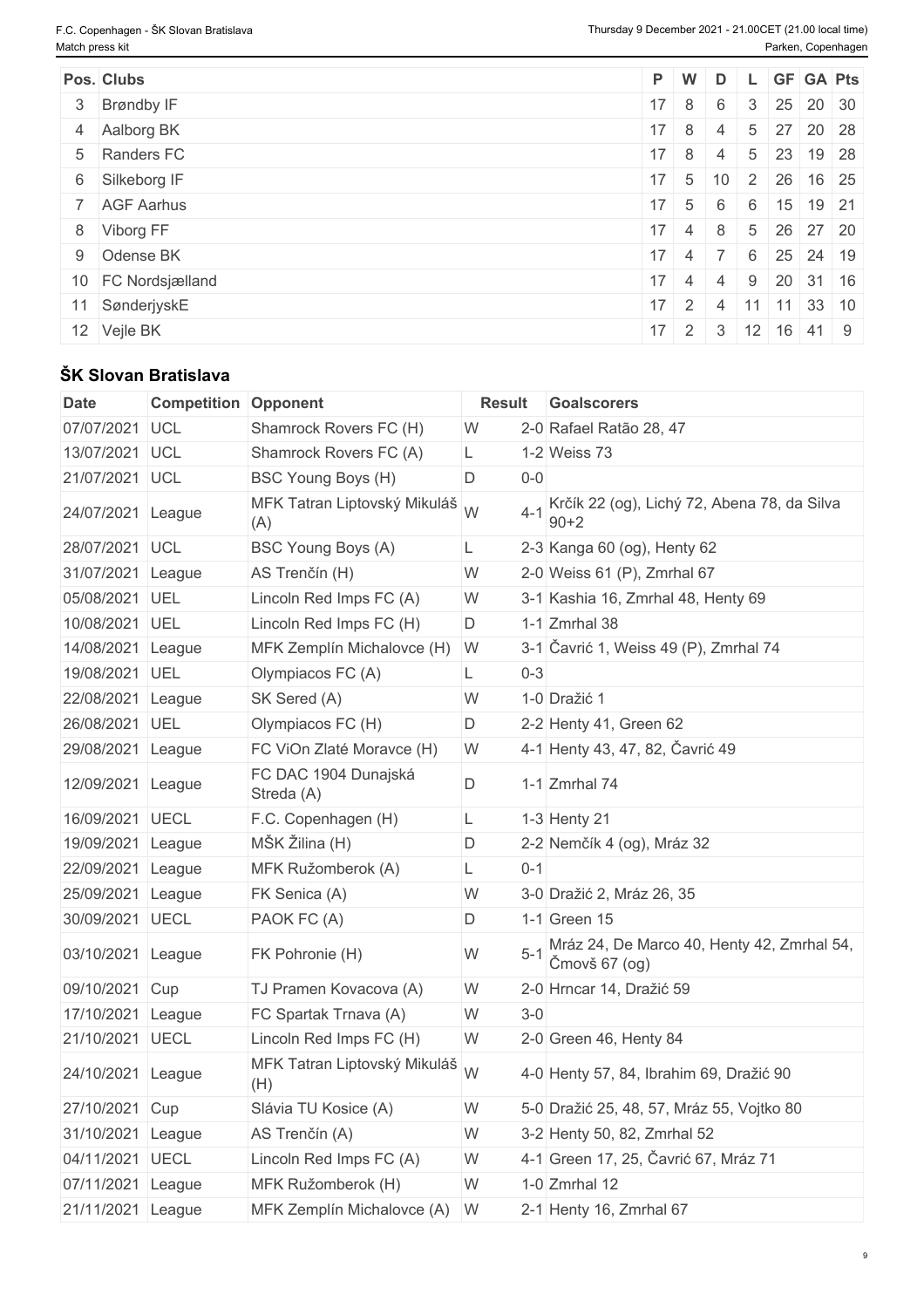#### **ŠK Slovan Bratislava**

| 25/11/2021 UECL   |        | PAOK FC (H)                        | D | $0-0$ |                             |
|-------------------|--------|------------------------------------|---|-------|-----------------------------|
| 29/11/2021 League |        | SK Sered (H)                       | W |       | 2-0 Dražić 15 (P), Green 71 |
| 03/12/2021 League |        | FC ViOn Zlaté Moravce (A)          | W |       | 2-1 Ibrahim 61, Weiss 82    |
| 09/12/2021 UECL   |        | F.C. Copenhagen (A)                |   |       |                             |
| 12/12/2021        | League | FC DAC 1904 Dunajská<br>Streda (H) |   |       |                             |
| 19/12/2021 League |        | MŠK Žilina (A)                     |   |       |                             |
| 12/02/2022 League |        | FK Senica (H)                      |   |       |                             |
| 19/02/2022 League |        | FK Pohronie (A)                    |   |       |                             |
| 26/02/2022 League |        | FC Spartak Trnava (H)              |   |       |                             |

| Pos. Clubs                      |              | P W                     |                         |               | D L GF GA Pts                   |  |
|---------------------------------|--------------|-------------------------|-------------------------|---------------|---------------------------------|--|
| ŠK Slovan Bratislava            |              | $17$ 14                 | $\overline{\mathbf{2}}$ |               | 42 12 44                        |  |
| 2 FC Spartak Trnava             |              | $17$ 11 3               |                         | $\mathcal{S}$ | $25$ 11 36                      |  |
| 3 MFK Ružomberok                | $17 \quad 9$ |                         | 6                       |               | 2 30 12 33                      |  |
| 4 FC DAC 1904 Dunajská Streda   |              | $17 \quad 9 \quad 3$    |                         |               | $5 \mid 24 \mid 19 \mid 30$     |  |
| 5 MŠK Žilina                    | $17 \quad 6$ |                         | 5                       |               | 6 26 22 23                      |  |
| 6 SK Sered                      |              | $17 \quad 6 \quad 4$    |                         |               | $7 \ 22 \ 24 \ 22$              |  |
| 7 AS Trenčín                    |              | $17 \quad 5$            | 5                       |               | 7 26 27 20                      |  |
| 8 MFK Zemplín Michalovce        | $17 \quad 6$ |                         | $\cdot$   2             | 9             | 18 25 20                        |  |
| 9 FK Senica                     |              | $17 \mid 4 \mid$        | - 6                     |               | 7 17 25 18                      |  |
| 10 FC ViOn Zlaté Moravce        |              | $17 \mid 3 \mid 5 \mid$ |                         |               | 9   18   32   14                |  |
| 11 MFK Tatran Liptovský Mikuláš | $17 \quad 4$ |                         |                         |               | $\vert$ 2 11 19 36 14           |  |
| 12 FK Pohronie                  |              |                         |                         |               | $17$   2   3   12   14   36   9 |  |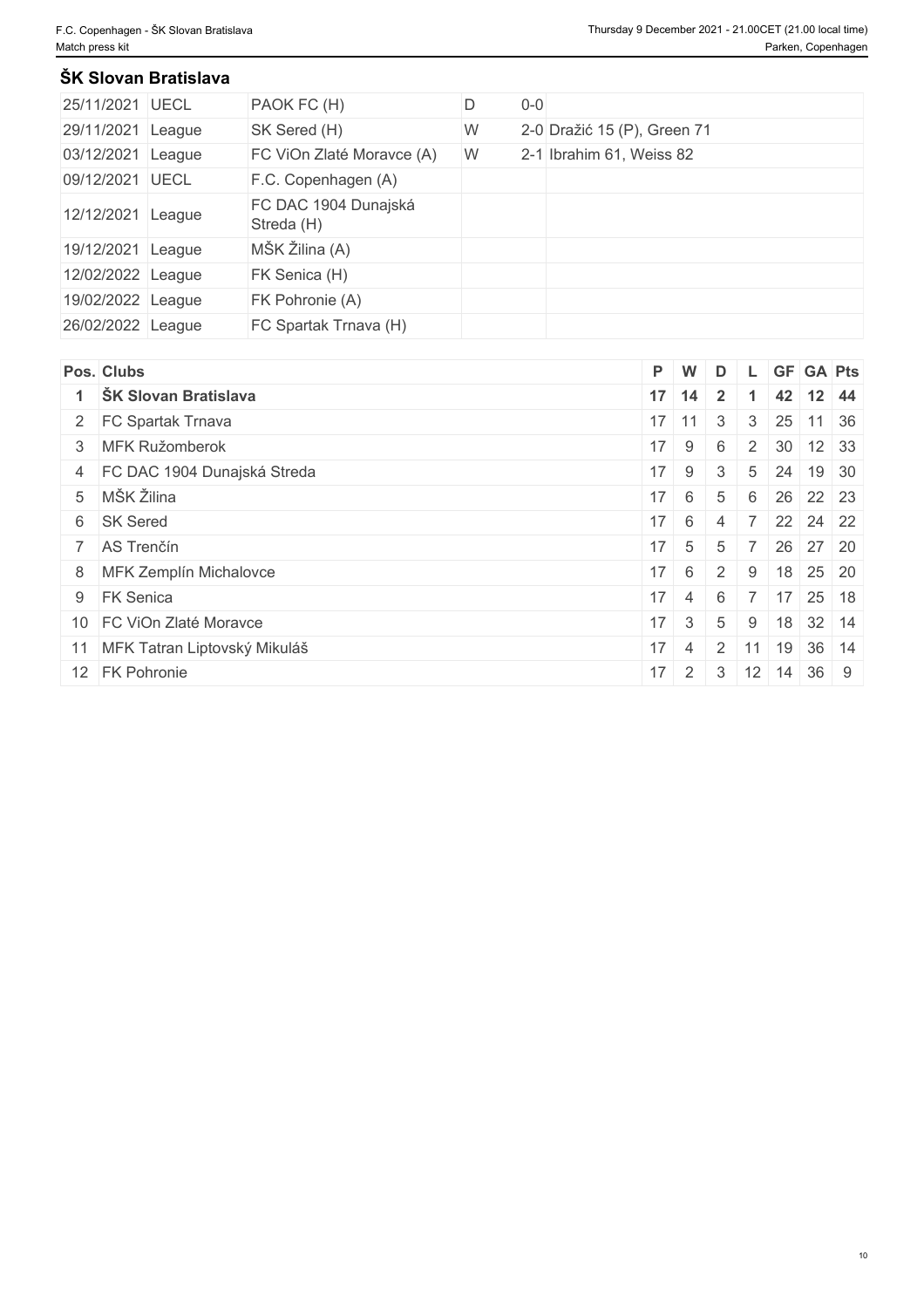# **Match-by-match lineups**

# **F.C. Copenhagen**

# **UEFA Europa Conference League - Second qualifying round**

### (22/07/2021)

#### **F.C. Copenhagen 4-1 FC Torpedo Zhodino**

**Goals:** 1-0 Falk 43, 2-0 Wilczek 47, 3-0 Wilczek 62, 4-0 Wind 65 (P) , 4-1 Oya 90+2 **F.C. Copenhagen:** Grabara, Diks (79 Bengtsson), Khocholava, Wilczek (72 Stage), Zeca, Daramy (57 Fischer), Lerager (57 Wind), Pep Biel, Boilesen, Falk (72 Højlund), Kristiansen

### (29/07/2021)

**FC Torpedo Zhodino 0-5 F.C. Copenhagen** (agg: 1-9) **Goals:** 0-1 Diks 27, 0-2 Bøving 66, 0-3 Højlund 68, 0-4 Bøving 75, 0-5 Højlund 90+3 **F.C. Copenhagen:** Grabara, Diks (46 Ankersen), Bengtsson, Nelsson, Stage (61 Zeca), Wilczek (46 Wind), Lerager, Pep Biel, Boilesen, Bøving (76 Haraldsson), Falk (46 Højlund)

## **Third qualifying round**

(05/08/2021)

#### **PFC Lokomotiv Plovdiv 1926 1-1 F.C. Copenhagen**

**Goals:** 1-0 D. Iliev 60 (P) , 1-1 Pep Biel 74

**F.C. Copenhagen:** Grabara, Diks, Nelsson, Khocholava, Stage (69 Pep Biel), Wilczek (81 Højlund), Zeca, Daramy, Wind (74 Lerager), Falk, Kristiansen (70 Bengtsson)

#### (12/08/2021)

### **F.C. Copenhagen 4-2 PFC Lokomotiv Plovdiv 1926** (agg: 5-3)

**Goals:** 1-0 Diks 11, 2-0 Diks 20, 2-1 D. Iliev 30, 3-1 Pep Biel 40, 4-1 Daramy 48, 4-2 Salinas 86 **F.C. Copenhagen:** Grabara, Diks (68 Ankersen), Khocholava, Stage (56 Wind), Wilczek, Daramy (56 Bøving), Lerager, Pep Biel, Boilesen (68 Oikonomou), Falk (75 Højlund), Kristiansen

## **Play-off**

(19/08/2021)

## **Sivasspor 1-2 F.C. Copenhagen**

**Goals:** 0-1 Diks 55, 1-1 James 59, 1-2 Stage 60 **F.C. Copenhagen:** Grabara, Diks, Khocholava, Stage, Zeca, Daramy (69 Lerager), Pep Biel (79 Oikonomou), Boilesen, Wind (89 Højlund), Falk, Kristiansen

#### (26/08/2021)

#### **F.C. Copenhagen 5-0 Sivasspor** (agg: 7-1)

**Goals:** 1-0 Stage 24, 2-0 Daramy 39, 3-0 Lerager 57, 4-0 Pep Biel 62, 5-0 Højlund 76 **F.C. Copenhagen:** Grabara, Diks, Khocholava, Stage (80 Ankersen), Zeca, Daramy (80 Singh), Pep Biel (70 Højlund), Boilesen, Wind (70 Wilczek), Falk (55 Lerager), Kristiansen

## **Group stage**

# **Group F**

| <b>Club</b>          |  |  |  | $PId \mid W \mid D \mid L \mid GF \mid GA \mid Pts \mid$ |
|----------------------|--|--|--|----------------------------------------------------------|
| F.C. Copenhagen      |  |  |  | $5 \mid 4 \mid 0 \mid 1 \mid 13 \mid 5 \mid 12 \mid$     |
| ŠK Slovan Bratislava |  |  |  | $5$ 2 2 1 8 5 8                                          |
| <b>PAOK FC</b>       |  |  |  | $5$   2   2   1   6   4   8                              |
| Lincoln Red Imps FC  |  |  |  | $5 \mid 0 \mid 0 \mid 5 \mid 2 \mid 15 \mid 0$           |

#### **Matchday 1** (16/09/2021)

#### **ŠK Slovan Bratislava 1-3 F.C. Copenhagen**

**Goals:** 0-1 Wind 18, 1-1 Henty 21, 1-2 Stage 42, 1-3 Wind 68 (P)

**F.C. Copenhagen:** Grabara, Diks, Khocholava, Stage (86 Baldursson), Zeca, Lerager (78 Bergmann Johannesson), Pep Biel (86 Wilczek), Boilesen, Wind (79 Højlund), Bøving (70 Ankersen), Kristiansen

#### **Matchday 2** (30/09/2021)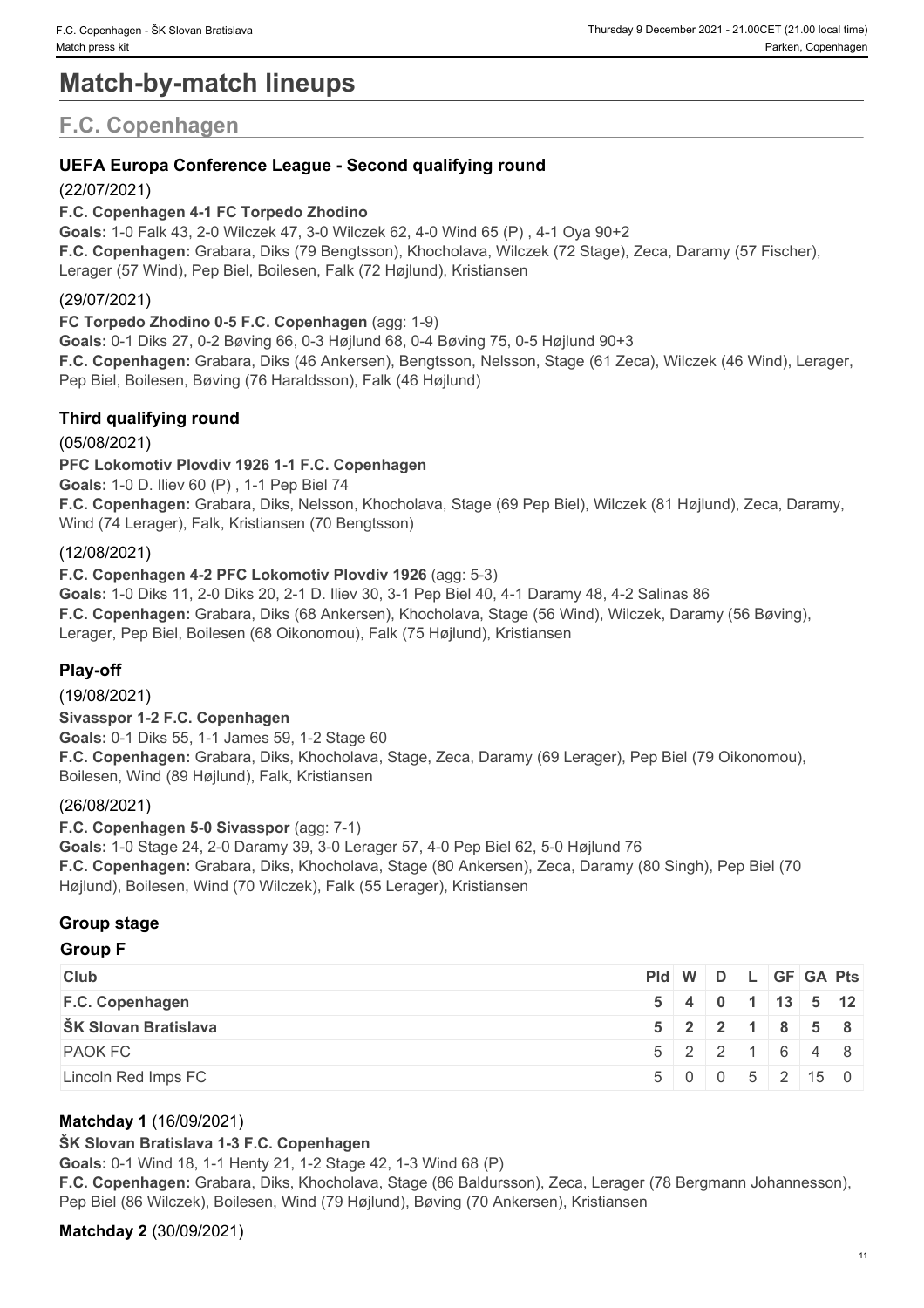#### **F.C. Copenhagen 3-1 Lincoln Red Imps FC**

**Goals:** 1-0 R. Chipolina 4 (og) , 1-1 Rosa 33, 2-1 Wind 45+1 (P) , 3-1 Stage 52

**F.C. Copenhagen:** Grabara, Diks (67 Ankersen), Khocholava (80 Gabrielsen), Stage, Zeca, Lerager (60 Bergmann Johannesson), Pep Biel (80 Haraldsson), Boilesen, Wind, Bøving (67 Singh), Kristiansen

#### **Matchday 3** (21/10/2021)

#### **F.C. Copenhagen 1-2 PAOK FC**

**Goals:** 0-1 Sidcley 19, 0-2 A. Živković 38, 1-2 Pep Biel 80 **F.C. Copenhagen:** Grabara, Diks, Khocholava, Bergmann Johannesson (74 Jelert), Lerager, Pep Biel, Baldursson (46 Singh (84 Højlund)), Boilesen, Ankersen, Wind, Bøving (11 Johnsson)

### **Matchday 4** (04/11/2021)

#### **PAOK FC 1-2 F.C. Copenhagen**

**Goals:** 1-0 A. Živković 8, 1-1 Ankersen 34, 1-2 Pep Biel 50

**F.C. Copenhagen:** Johnsson, Diks, Khocholava, Stage, Lerager, Pep Biel (86 Baldursson), Boilesen, Ankersen (74 Gabrielsen), Wind (86 Højlund), Bøving (62 Bergmann Johannesson), Kristiansen

#### **Matchday 5** (25/11/2021)

#### **Lincoln Red Imps FC 0-4 F.C. Copenhagen**

**Goals:** 0-1 Bergmann Johannesson 5, 0-2 Lerager 7, 0-3 Bøving 63, 0-4 Højlund 73 **F.C. Copenhagen:** Grabara, Khocholava, Stage, Bergmann Johannesson, Lerager (63 Højlund), Pep Biel, Boilesen (76 Oikonomou), Ankersen (63 Jelert), Bøving (72 Haarbo), Haraldsson, Kristiansen (72 Bengtsson)

#### **Matchday 6** (09/12/2021)

F.C. Copenhagen-ŠK Slovan Bratislava

### **ŠK Slovan Bratislava**

#### **UEFA Champions League - First qualifying round**

#### (07/07/2021)

#### **ŠK Slovan Bratislava 2-0 Shamrock Rovers FC**

**Goals:** 1-0 Rafael Ratão 28, 2-0 Rafael Ratão 47

**ŠK Slovan Bratislava:** Chovan, Kashia, De Kamps, Henty (63 Weiss), Ibrahim (92 Lichý), Medveděv, Kankava (73 Zmrhal), Rafael Ratão (92 Strelec), Bozhikov, Čavrić (74 Hrnčár), De Marco

#### (13/07/2021)

**Shamrock Rovers FC 2-1 ŠK Slovan Bratislava** (agg: 2-3)

**Goals:** 1-0 Burke 16 (P) , 2-0 Towell 64, 2-1 Weiss 73

**ŠK Slovan Bratislava:** Chovan, Kashia, De Kamps (90 Abena), Weiss (90 Mustafić), Henty (59 Ibrahim), Medveděv, Hrnčár (59 Čavrić), Kankava, Rafael Ratão (82 Zmrhal), Bozhikov, De Marco

#### **Second qualifying round**

(21/07/2021)

#### **ŠK Slovan Bratislava 0-0 BSC Young Boys**

**ŠK Slovan Bratislava:** Chovan, Kashia, De Kamps (92 Lichý), Weiss, Zmrhal (92 Strelec), Medveděv (30 Pauschek), Kankava, Rafael Ratão (74 Henty), Bozhikov, Čavrić (74 Dražić), De Marco

#### (28/07/2021)

#### **BSC Young Boys 3-2 ŠK Slovan Bratislava** (agg: 3-2)

**Goals:** 1-0 Siebatcheu 10 (P) , 2-0 Garcia 24, 3-0 Aebischer 49, 3-1 Kanga 60 (og) , 3-2 Henty 62 **ŠK Slovan Bratislava:** Chovan, Kashia, De Kamps (81 Ibrahim), Weiss, Henty (81 Strelec), Medveděv (46 Zmrhal), Kankava, Rafael Ratão (73 Čavrić), Pauschek, Bozhikov, De Marco (87 Abena)

#### **UEFA Europa League - Third qualifying round**

(05/08/2021)

**Lincoln Red Imps FC 1-3 ŠK Slovan Bratislava**

**Goals:** 0-1 Kashia 16, 0-2 Zmrhal 48, 0-3 Henty 69, 1-3 L. Walker 73 (P)

**ŠK Slovan Bratislava:** Chovan, Kashia, Weiss (86 Dražić), Henty (82 De Kamps), Ibrahim, Zmrhal (73 Hrnčár), Abena (46 De Marco), Strelec (73 Rafael Ratão), Kankava, Pauschek, Bozhikov

#### (10/08/2021)

**ŠK Slovan Bratislava 1-1 Lincoln Red Imps FC** (agg: 4-2)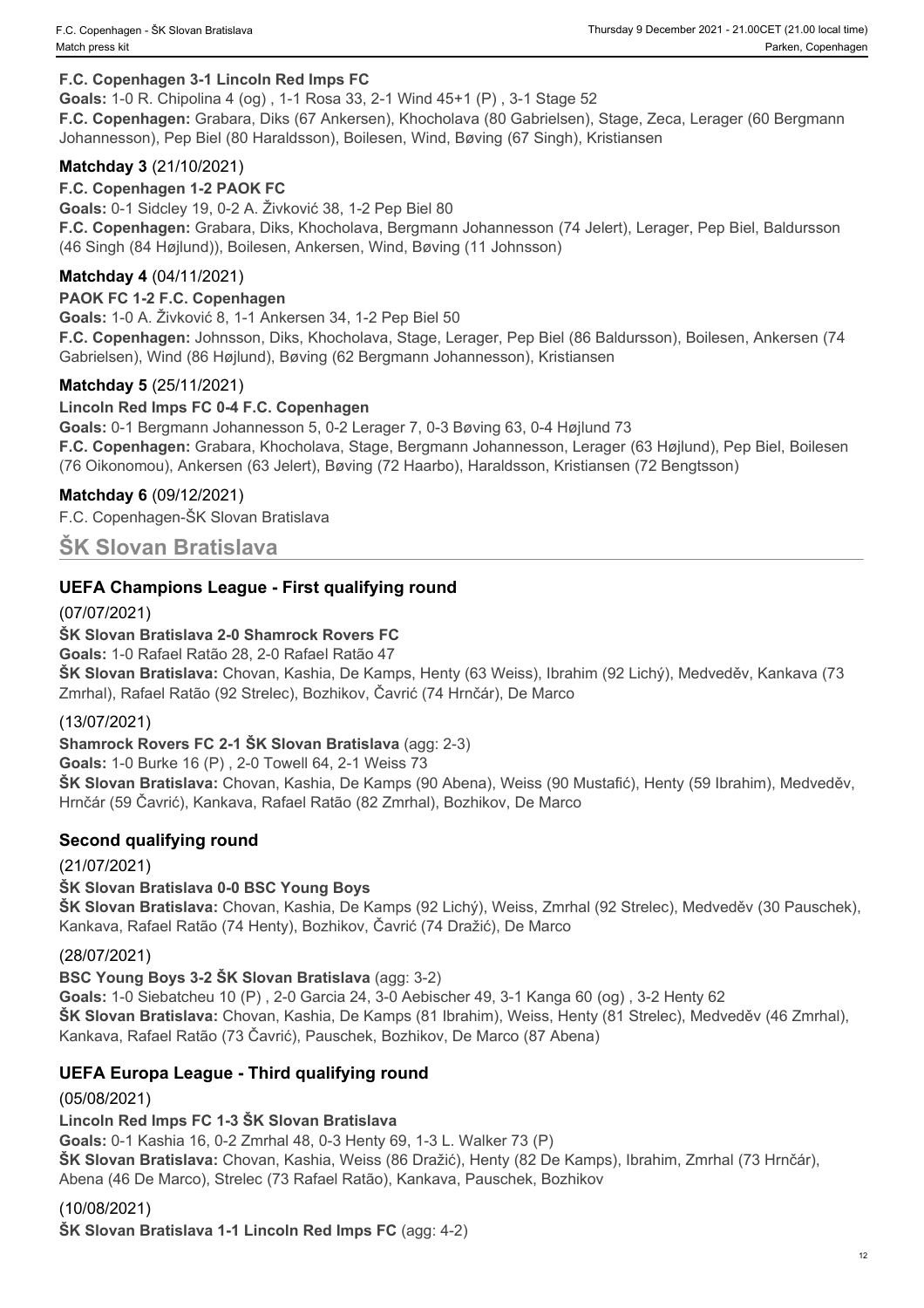#### **Goals:** 1-0 Zmrhal 38, 1-1 Kike Gómez 90

**ŠK Slovan Bratislava:** Šulla, Kashia, De Kamps, Weiss (92 Lichý), Henty (70 Rafael Ratão), Zmrhal, Strelec (80 Čavrić), Kankava, Pauschek (92 Križan), Bozhikov, De Marco

### **Play-off**

(19/08/2021)

**Olympiacos FC 3-0 ŠK Slovan Bratislava**

**Goals:** 1-0 Camara 37, 2-0 Cissé 52, 3-0 Bozhikov 68 (og) **ŠK Slovan Bratislava:** Chovan, Kashia, De Kamps, Weiss, Ibrahim (67 Henty), Zmrhal, Abena, Kankava, Pauschek (67 Strelec), Bozhikov, Čavrić

#### (26/08/2021)

**ŠK Slovan Bratislava 2-2 Olympiacos FC** (agg: 2-5) **Goals:** 0-1 El-Arabi 33, 1-1 Henty 41, 1-2 Onyekuru 54, 2-2 Green 62 **ŠK Slovan Bratislava:** Chovan, Kashia, Weiss (79 Strelec), Henty (79 Dražić), Zmrhal, Green (85 Hrnčár), Kankava, Pauschek (85 Križan), Bozhikov, Čavrić (67 De Kamps), De Marco

#### **UEFA Europa Conference League - Group stage**

#### **Matchday 1** (16/09/2021)

#### **ŠK Slovan Bratislava 1-3 F.C. Copenhagen**

**Goals:** 0-1 Wind 18, 1-1 Henty 21, 1-2 Stage 42, 1-3 Wind 68 (P) **ŠK Slovan Bratislava:** Chovan, Agbo, Kashia, Henty (83 Lichý), Zmrhal, Green, Kankava, Pauschek (78 Adler Da Silva), Bozhikov, Mráz, Čavrić (69 Dražić)

#### **Matchday 2** (30/09/2021)

#### **PAOK FC 1-1 ŠK Slovan Bratislava**

**Goals:** 1-0 Akpom 9, 1-1 Green 15 **ŠK Slovan Bratislava:** Chovan, Kashia, De Kamps (33 Agbo), Henty, Dražić (70 Zmrhal), Medveděv (82 Abena), Green (82 Čavrić), Kankava, Pauschek, Adler Da Silva (70 Mráz), Bozhikov

#### **Matchday 3** (21/10/2021)

#### **ŠK Slovan Bratislava 2-0 Lincoln Red Imps FC**

**Goals:** 1-0 Green 46, 2-0 Henty 84 **ŠK Slovan Bratislava:** Chovan, Agbo, Kashia, Henty (92 Lichý), Zmrhal, Medveděv (92 Hrnčár), Green (67 Dražić), Kankava, Bozhikov, Mráz (67 Adler Da Silva), Čavrić (74 Ibrahim)

#### **Matchday 4** (04/11/2021)

#### **Lincoln Red Imps FC 1-4 ŠK Slovan Bratislava**

**Goals:** 0-1 Green 17, 0-2 Green 25, 1-2 R. Chipolina 45+3, 1-3 Čavrić 67, 1-4 Mráz 71 **ŠK Slovan Bratislava:** Chovan, Kashia, Henty (58 Mráz), Ibrahim (76 Agbo), Zmrhal, Abena, Medveděv, Green (76 Weiss), Kankava, Bozhikov (84 Hrnčár), Čavrić (85 Adler Da Silva)

#### **Matchday 5** (25/11/2021)

#### **ŠK Slovan Bratislava 0-0 PAOK FC**

**ŠK Slovan Bratislava:** Chovan, Agbo, Kashia, Weiss, Henty, Ibrahim (90 Mráz), Zmrhal (70 Dražić), Medveděv, Green (70 Čavrić), Bozhikov, De Marco (90 Adler Da Silva)

#### **Matchday 6** (09/12/2021)

F.C. Copenhagen-ŠK Slovan Bratislava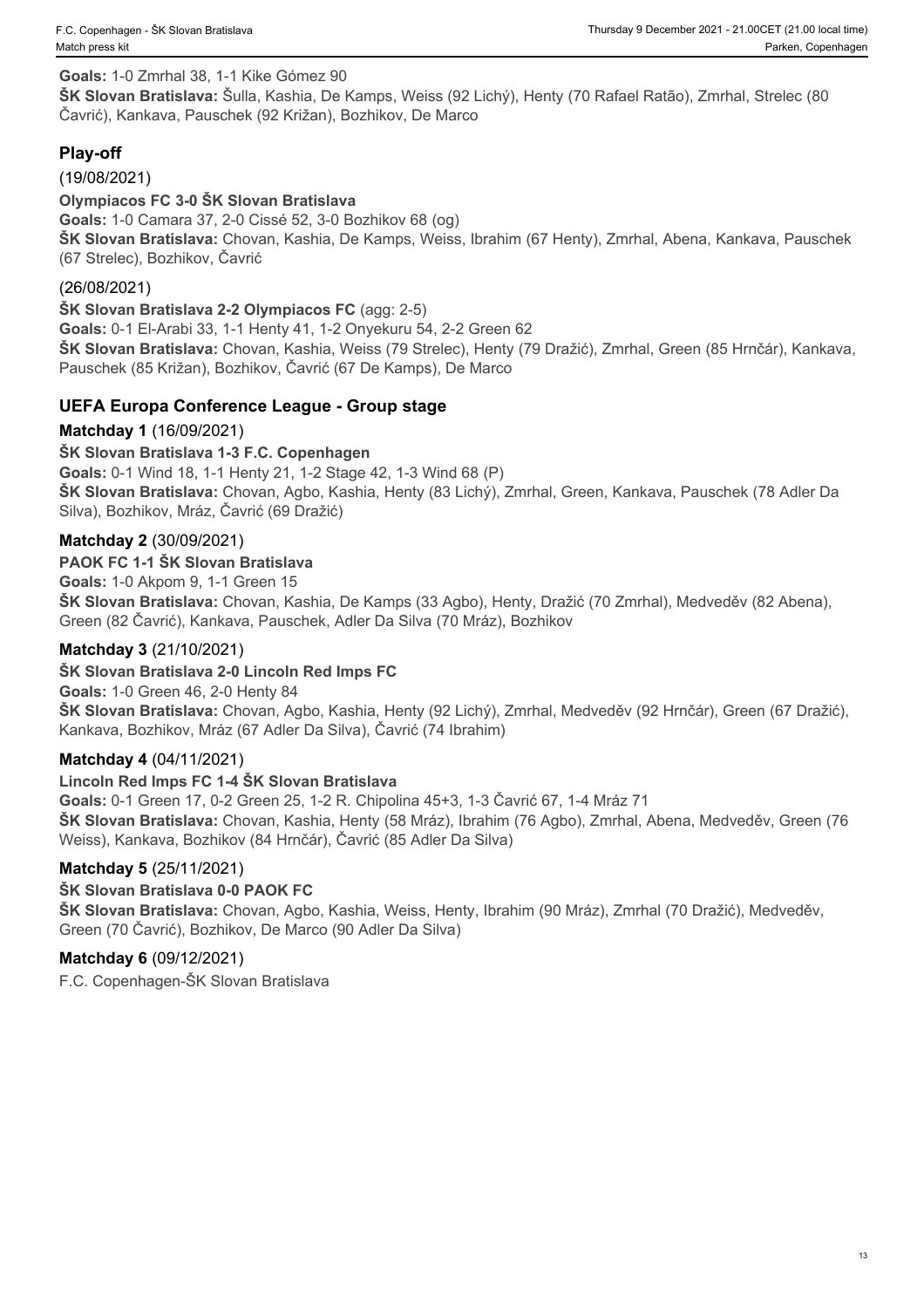# **Match officials**

| F.C. Copenhagen - ŠK Slovan Bratislava<br>Match press kit                                                    |               |    | Thursday 9 December 2021 - 21.00CET (21.00 local time)<br>Parken, Copenhagen |
|--------------------------------------------------------------------------------------------------------------|---------------|----|------------------------------------------------------------------------------|
| <b>Match officials</b>                                                                                       |               |    |                                                                              |
|                                                                                                              |               |    |                                                                              |
| <b>Referee</b>                                                                                               |               |    | István Vad (HUN)                                                             |
| <b>Assistant referees</b><br><b>Fourth official</b>                                                          |               |    | Vencel Tóth (HUN), Istvan Albert (HUN)<br>Peter Solymosi (HUN)               |
| <b>UEFA Delegate</b>                                                                                         |               |    | Michael O'brien (ENG)                                                        |
| <b>UEFA Referee observer</b>                                                                                 |               |    | Marco Borg (MLT)                                                             |
| <b>Referee</b>                                                                                               |               |    |                                                                              |
| Name                                                                                                         | Date of birth |    | <b>UEFA</b> matches                                                          |
| István Vad                                                                                                   | 30/05/1979    | -1 | 81                                                                           |
| <b>István Vad</b>                                                                                            |               |    |                                                                              |
| Referee since: 1995<br>First division: 2004<br>FIFA badge: 2007                                              |               |    |                                                                              |
| Tournaments: 2015 FIFA U-20 World Cup, 2011 FIFA U-20 World Cup, 2009 UEFA European Under-19<br>Championship |               |    |                                                                              |
| <b>Finals</b><br>N/A                                                                                         |               |    |                                                                              |
| uefaeuropaconferenceleague_matches_involving_teams                                                           |               |    |                                                                              |
| No such matches refereed                                                                                     |               |    |                                                                              |
| Other matches involving teams from sither of the two countries involved in                                   |               |    |                                                                              |

# **Referee**

| Name       | birth<br>Jd            | HEE<br>matches |
|------------|------------------------|----------------|
| István Vao | 107 <sub>0</sub><br>71 |                |

# **István Vad**

# **uefaeuropaconferenceleague\_matches\_involving\_teams**

**Other matches involving teams from either of the two countries involved in this match**

| <b>Date</b> | <b>Competition</b> | <b>Stage</b><br>reached |                                                        | <b>Home Away</b>                                       | <b>Result</b> | <b>Venue</b> |
|-------------|--------------------|-------------------------|--------------------------------------------------------|--------------------------------------------------------|---------------|--------------|
| 19/04/2007  | <b>RCUP</b>        | <b>IR</b>               | Eastern Region NIR                                     | <b>Bratislava Region Football</b><br>Association (SVK) | $0 - 0$       | Nachod       |
| 21/04/2007  | <b>RCUP</b>        | IR                      | <b>Bratislava Region Football</b><br>Association (SVK) | Hradec Králové                                         | $1 - 2$       | Trutnov      |
| 19/03/2008  | U17                | <b>ELITE</b>            |                                                        | Croatia Denmark                                        | $3-0$         | Metkovic     |
| 24/03/2008  | U17                | <b>ELITE</b>            | Denmark Belgium                                        |                                                        | $2 - 5$       | Imotski      |
| 19/10/2010  | <b>UCL</b>         | GS                      | Olympique de Marseille MŠK Žilina                      |                                                        | $1 - 0$       | Marseille    |
| 06/08/2014  | <b>UCL</b>         | 3QR                     |                                                        | FC Sheriff Tiraspol ŠK Slovan Bratislava               | $0-0$         | Tiraspol     |
| 21/08/2014  | <b>UEL</b>         | PO                      | Panathinaikos FC FC Midtjylland                        |                                                        | $4 - 1$       | Athens       |
| 14/10/2014  | U21                | PO                      |                                                        | Iceland Denmark                                        | $1 - 1$       | Reykjavik    |
| 31/03/2015  | FRIE.              | GS-FT                   |                                                        | Slovakia Czech Republic                                | $1 - 0$       | Zilina       |
| 25/02/2016  | UEL                | R32                     | Manchester United FC FC Midtiylland                    |                                                        | $5 - 1$       | Manchester   |
| 27/07/2016  | <b>UCL</b>         | 3QR                     |                                                        | FC Astra Giurgiu F.C. Copenhagen                       | $1 - 1$       | Giurgiu      |
| 18/08/2016  | <b>UEL</b>         | PO                      | Panathinaikos FC Brøndby IF                            |                                                        | $3-0$         | Athens       |
| 15/11/2019  | <b>EURO</b>        | QR                      | Denmark Gibraltar                                      |                                                        | $6-0$         | Copenhagen   |